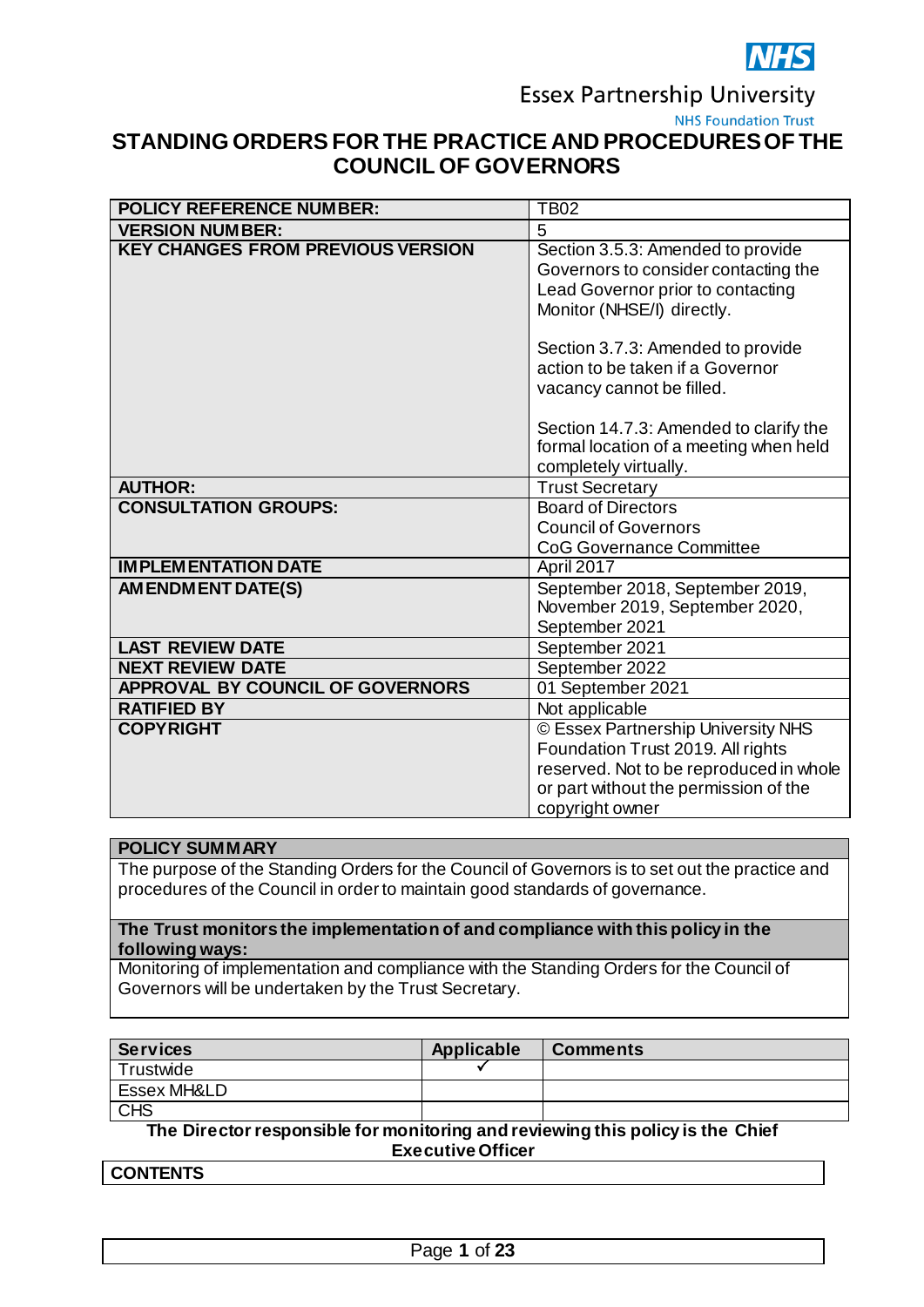| 1.                                                                                           |                                                   |  |
|----------------------------------------------------------------------------------------------|---------------------------------------------------|--|
| 2.                                                                                           | COUNCIL OF GOVERNORS ROLES AND RESPONSIBILITIES 6 |  |
| 3.1<br>3.2<br>3.3<br>3.4<br>3.5<br>3.6<br>3.7<br>3.8                                         |                                                   |  |
| 4.2<br>4.3<br>4.4<br>4.5<br>4.6<br>4.7<br>4.8<br>4.9<br>4.10<br>4.11<br>4.12<br>4.13<br>4.14 |                                                   |  |
| 4.15<br>4.16<br>4.17<br>4.18<br>4.19<br>4.20                                                 |                                                   |  |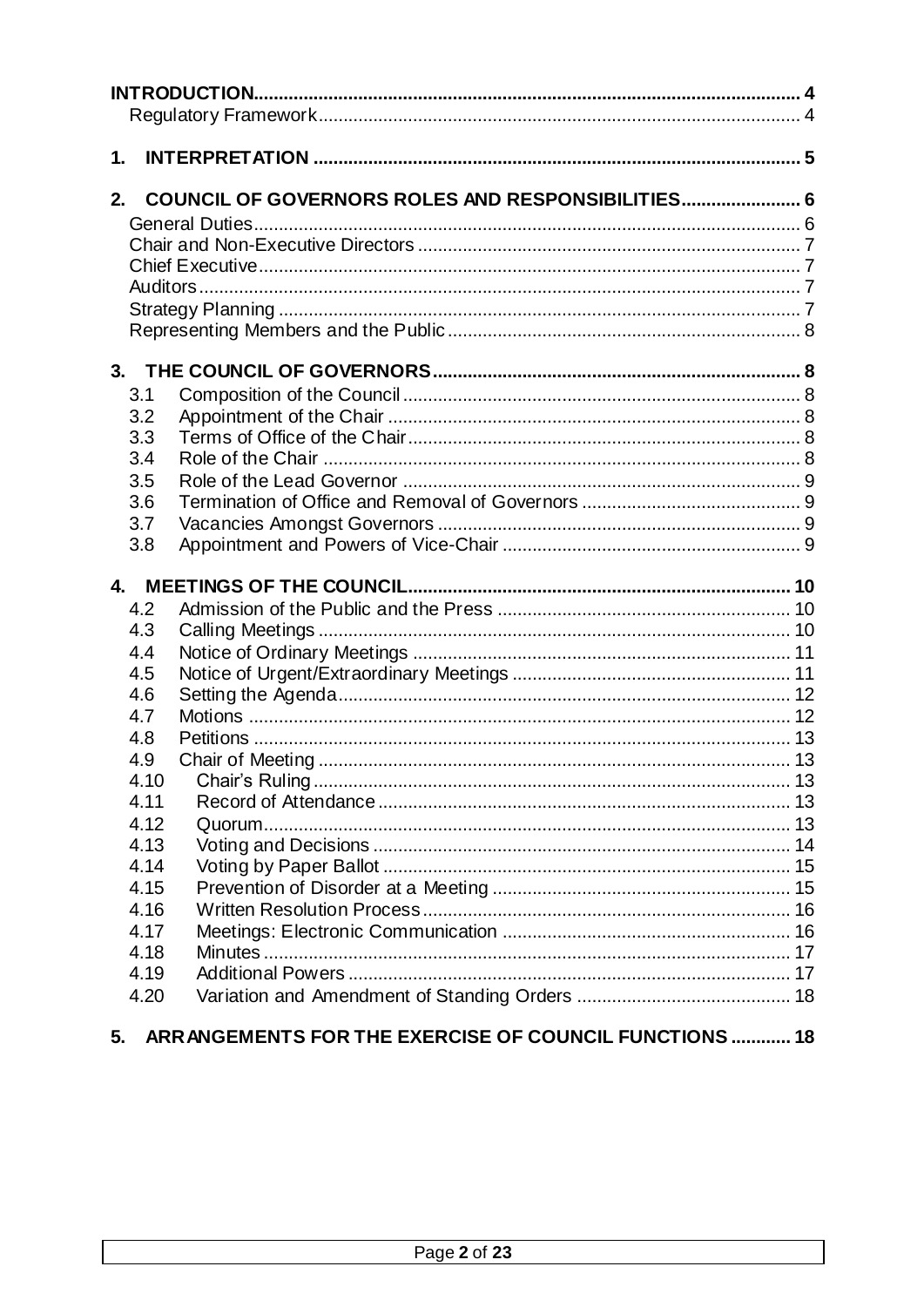| 6.1 |                                                                      |    |
|-----|----------------------------------------------------------------------|----|
| 6.2 |                                                                      |    |
| 6.3 |                                                                      |    |
| 6.4 |                                                                      |    |
|     |                                                                      |    |
| 7.1 |                                                                      |    |
|     | 7.2 Canvassing of, and Recommendations by, Members of the Council of |    |
|     |                                                                      | 22 |
| 8.  |                                                                      | 22 |
| 8.1 |                                                                      |    |
| 8.2 |                                                                      |    |
| 8.3 |                                                                      |    |
| 9.  |                                                                      |    |
| 10. | <b>RELATIONSHIP BETWEEN THE BOARD OF DIRECTORS AND THE</b>           | 23 |

| $\mathbf{A}$<br>$D_{0.22}$ |
|----------------------------|
|                            |
|                            |
|                            |
|                            |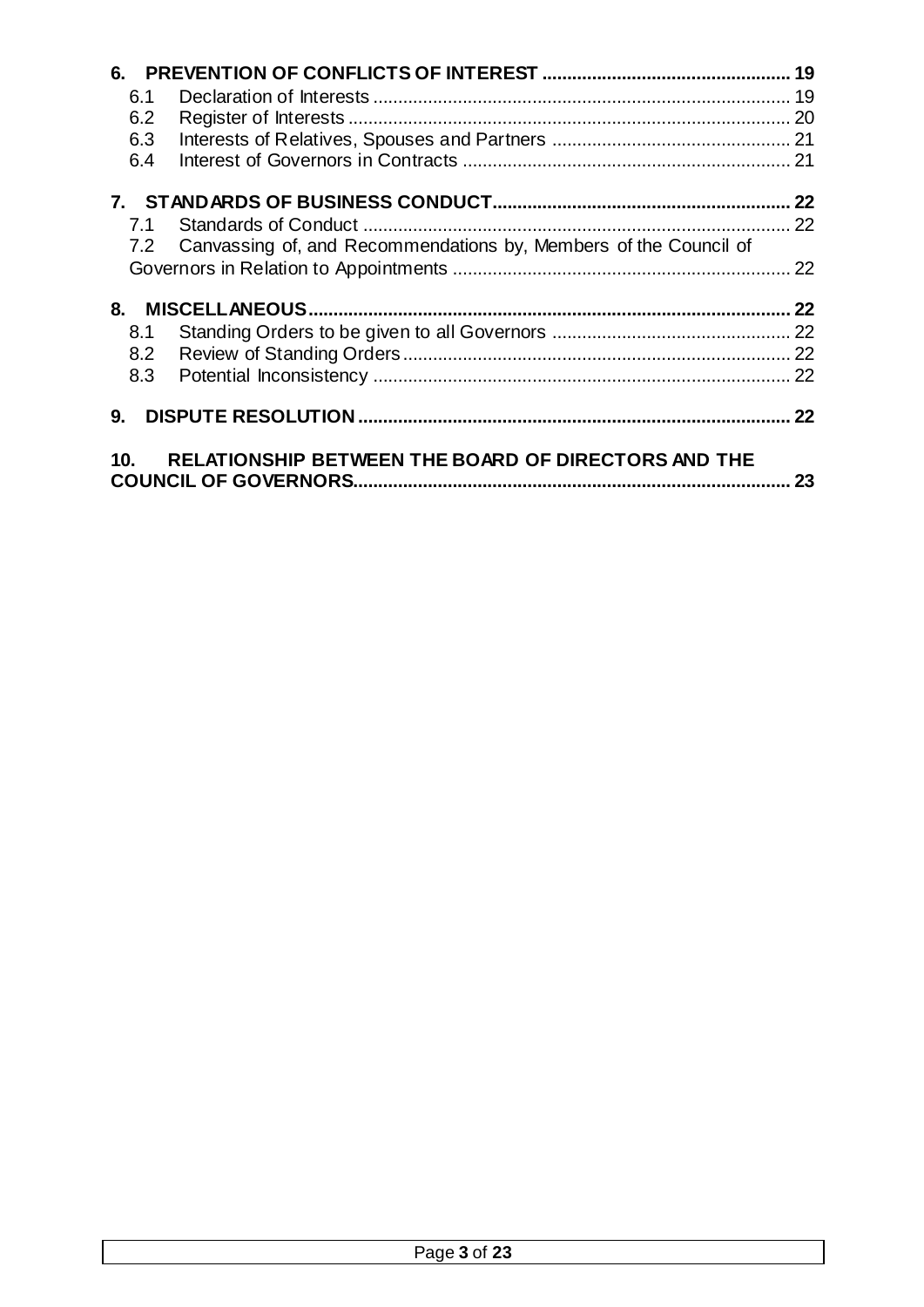## <span id="page-3-0"></span>**INTRODUCTION**

#### <span id="page-3-1"></span>**Regulatory Framework**

Essex Partnership University NHS Foundation Trust (the Trust) is a public benefit corporation. It was established on 1<sup>st</sup> April 2017, following the grant of an application pursuant to Section 56 of the National Health Service Act 2006 (the 2006 Act), by Monitor - Independent Regulator of NHS Foundation Trusts.

The functions of the Trust are conferred by this legislation and the Trust will exercise its functions in accordance with the terms of its provider licence (no: 120163) and all relevant legislation and guidance.

These standing orders add clarity and detail where appropriate. Nothing in these standing orders shall override the Trust's constitution, the National Health Service Act 2006 and the Health & Social Care Act 2012.

The Trust's standing orders and wider governance arrangements are further supported by various policies and procedures.

The principal place of business of the Trust is The Lodge, Lodge Approach, Wickford, Essex SS11 7XX.

| $\sim$ $\sim$<br>$D - 22$<br>1 23 ار<br>- - - |  |
|-----------------------------------------------|--|
|                                               |  |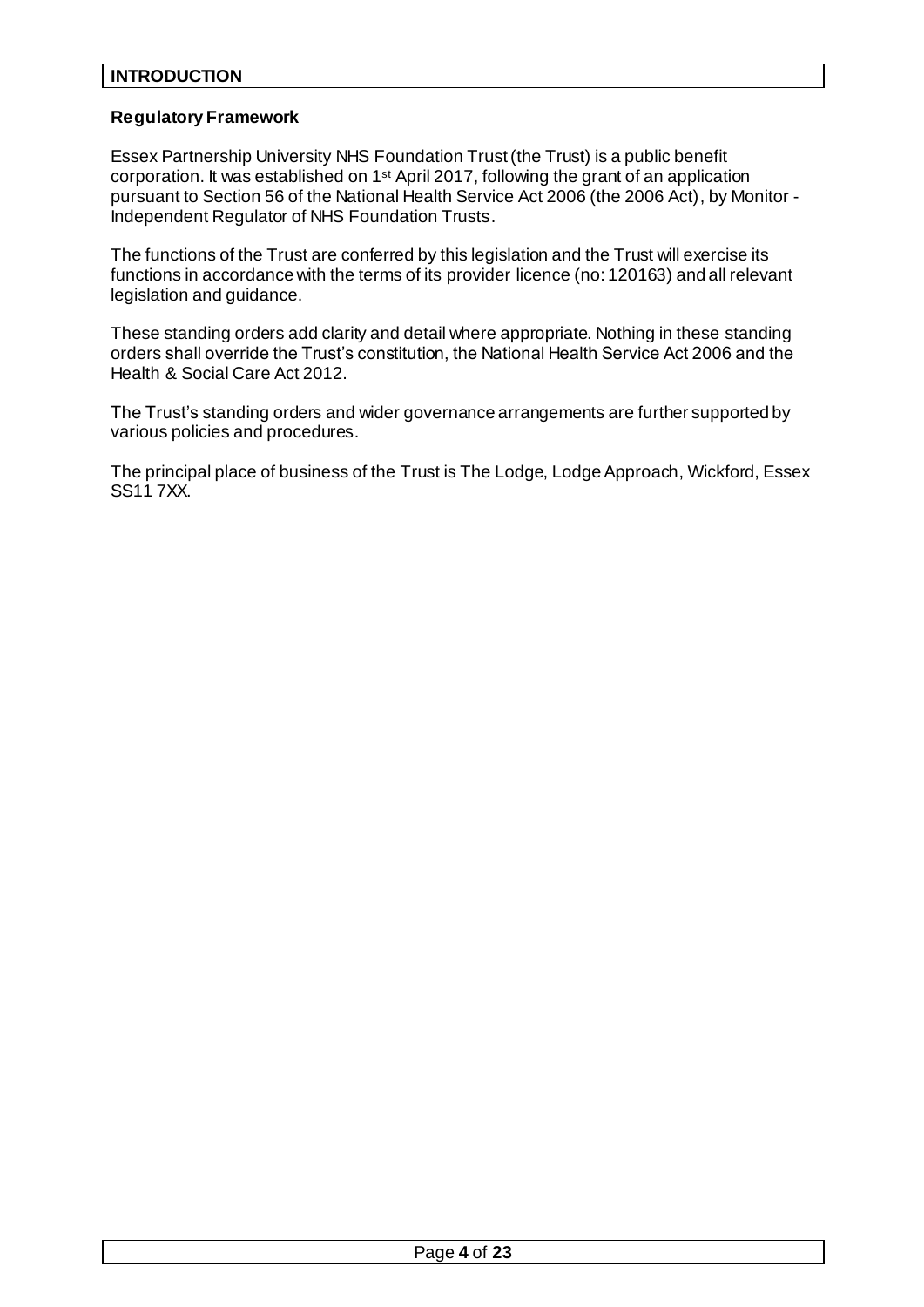## <span id="page-4-0"></span>**1. INTERPRETATION**

- 1.1 Save as otherwise permitted by law, at any meeting of the Council of Governors the Chair of the Trust shall be the final authority on the interpretation of these standing orders (on which they should be advised by the Trust Secretary)
- 1.2 Any expression to which a meaning is given in the National Health Service Act 2006 or regulations made under it shall have the same meaning in these standing orders and in addition:
	- 1.2.1 **2006 Act** means the National Health Service Act 2006 (as amended by the Health and Social Care Act 2012)
	- 1.2.2 **2012 Act** means the Health & Social Care Act 2012
	- 1.2.3 **Accounting Officer** is the person who from time to time discharges the functions specified in paragraph 25(5) of Schedule 7 to the 2006 Act
	- 1.2.4 **Board of Directors** or **Board** or **Board Member** or **Member of the Board**  means the Chair, Executive and Non-Executive Directors of the Trust collectively as a body in accordance with the constitution. This term is used interchangeably with the term **Director**
	- 1.2.5 **Chair of the Board** or **Chair of the Trust** means the person appointed under paragraph 28 of the constitution by the Council of Governors to lead the Board of Directors and to ensure that it successfully discharges its responsibility for the Trust as a whole. The expression "the Chair of the Trust" shall be deemed to include the Vice-Chair of the Trust if the Chair is absent from a meeting or is otherwise unavailable or such other Non Executive Director as may be appointed as acting Chair in accordance with these SO
	- 1.2.6 **Chief Executive** is the person appointed as the Chief Executive Officer (the Accounting Officer) of the Trust under paragraph 31 of the constitution
	- 1.2.7 **Committee** means a committee appointed by the Council of Governors
	- 1.2.8 **Committee members** means persons formally appointed by the Council of Governors to sit on or to chair specific committees
	- 1.2.9 **Constitution** means the Trust's constitution which has effect in accordance with Section 56(11) of the 2006 Act
	- 1.2.10 **Council of Governors** or **Council** means the Council of Governors of the Trust as described in paragraphs 14 and 18 of the constitution
	- 1.2.11 **Directors** means the Executive and Non-Executive members of the Board of Directors
	- 1.2.12 **Executive Director** means a member of the Board of Directors, including the Chief Executive, appointed under paragraph 31 of the constitution
	- 1.2.13 **Lead Governor** is the person appointed by the Council of Governors in accordance with (Monitor's) *NHS Foundation Trust Code of Governance* (July 2014)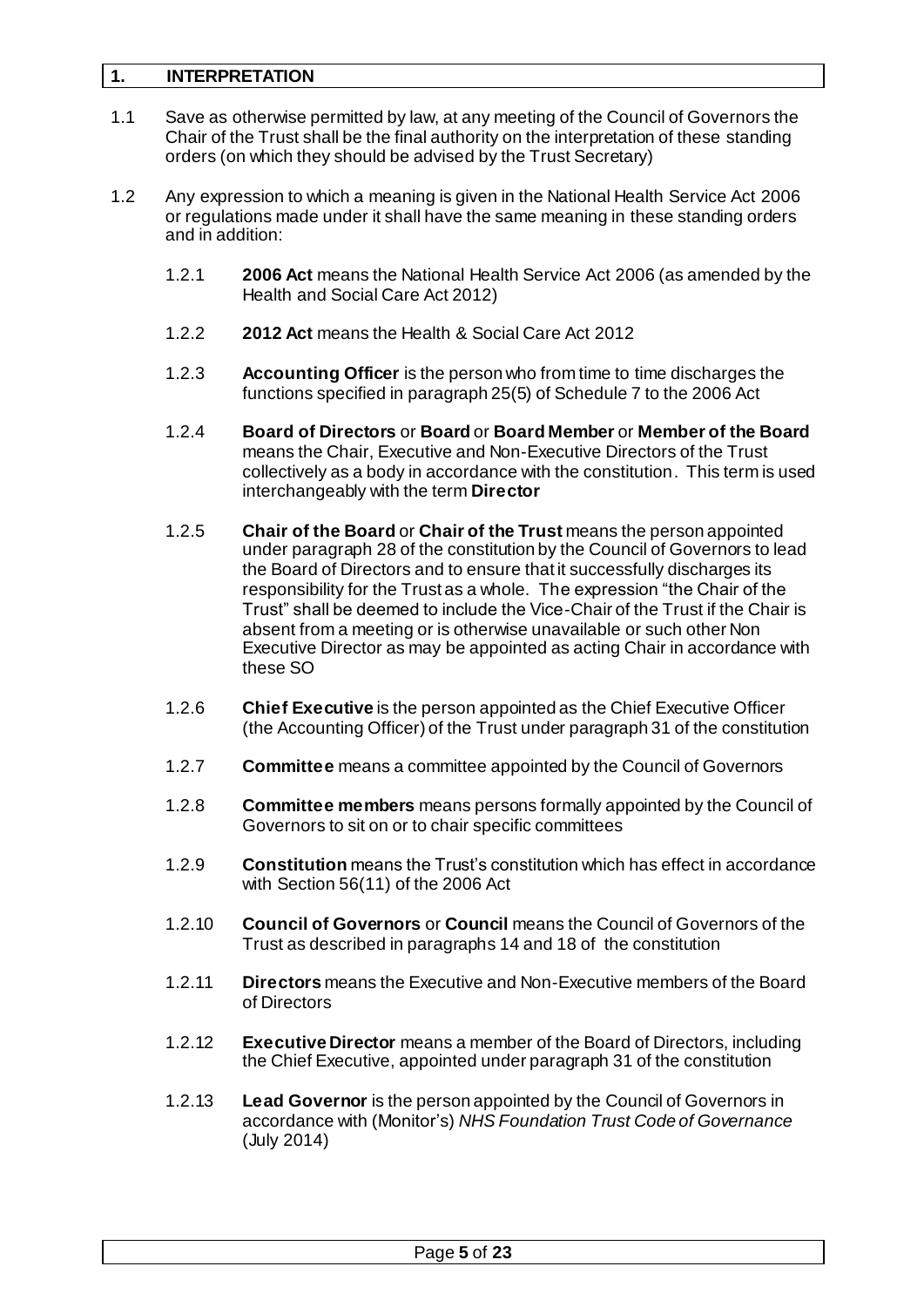- 1.2.14 **Licence** means the Trust's provider licence (no: 120163) issued by Monitor on 1 st April 2017
- 1.2.15 **Monitor** means the body corporate known as Monitor, as part of NHS Improvement (now known as NHS England / Improvement), as provided by Section 61 of the 2012 Act
- 1.2.16 **Motion** means a formal proposition to be discussed and voted on during the course of a meeting
- 1.2.17 **Non-Executive Director** means a member of the Board of Directors, including the Chair, appointed by the Council of Governors under paragraph 28 of the constitution
- 1.2.18 **SOs** mean these Standing Orders (for the Council of Governors)
- 1.2.19 **Trust** means Essex Partnership University NHS Foundation Trust
- 1.2.20 **Trust Secretary** means a person appointed by the Chair and Chief Executive as the Trust Secretary
- 1.2.21 **Vice-Chair** means the Non-Executive Director appointed under paragraph 30 of the constitution
- 1.2.22 **Working days** a day that is not a Saturday or Sunday, Christmas Day, Good Friday or any day that is a bank holiday
- 1.3 Words importing the masculine gender only shall include the feminine gender; words importing the singular shall import the plural and vice-versa
- 1.4 Any reference to an Act shall, where appropriate, include any Act amending or consolidating that Act and any regulation or order made under any such Act.

## <span id="page-5-0"></span>**2. COUNCIL OF GOVERNORS ROLES AND RESPONSIBILITIES**

- 2.1 The purpose of these SOs is to ensure that the highest standards of corporate governance and conduct are applied to all Council meetings and associated deliberations
- 2.2 The roles and responsibilities of the Council which are to be carried out in accordance with the Trust's constitution, licence and (Monitor's) *NHS Foundation Trust Code of Governance* (July 2014) (and any subsequent versions) are:

#### <span id="page-5-1"></span>**General Duties**

- 2.2.1 To hold the Non-Executive Directors individually and collectively to account for the performance of the Board, including ensuring that the Board acts so that the Trust does not breach the terms of its licence. "Holding the Non-Executive Directors to account" includes scrutinising how well the Board is working, challenging the Board in respect of its effectiveness, and asking the Board to demonstrate that it has sufficient quality assurance in respect of the overall performance of the Trust, questioning Non-Executive Directors about the performance of the Board and of the Trust and making sure to represent the interests of the Trust's members and of the public in doing so
- 2.2.2 To represent the interests of the members of the Trust and the interests of the public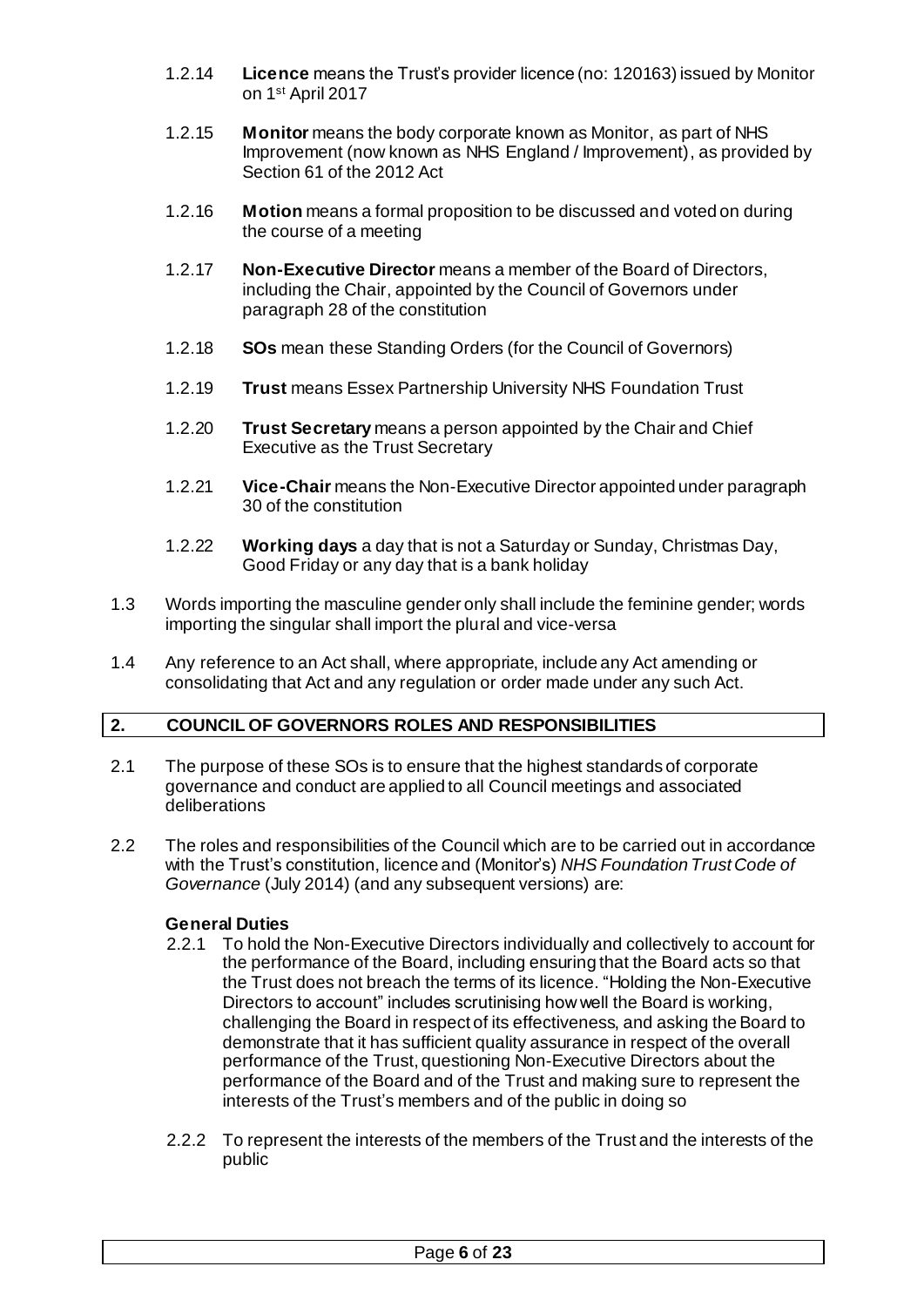## <span id="page-6-0"></span>**Chair and Non-Executive Directors**

- 2.2.3 To approve the policies and procedures for the appointment and removal of the Chair and/or Non-Executive Directors in accordance with any guidance issued by Monitor (NHSE/I) and on the recommendation of the Council's Nominations Committee
- 2.2.4 To appoint and remove the Chair and other Non-Executive Directors. The Council should only exercise its power to remove the Chair or any other Non-Executive Directors after exhausting all means of engagement with the Board
- 2.2.5 To approve the policies and procedures for the appraisal of the Chair and Non-Executive Directors on the recommendation of the Council's Remuneration Committee. The performance of Non-Executive Directors should be subject to regular appraisal and review. All Non-Executive Directors should be submitted for re-appointment at regular intervals. The Council should ensure planned and progressive refreshing of the Non-Executive **Directors**
- 2.2.6 To decide the remuneration, allowances and other terms of office for the Chair and Non-Executive Directors having regard to the recommendations of the Council's Remuneration Committee. Professional advisers should be consulted to market test the remuneration levels of the Chair and other Non-Executives Directors at least once every three years and when there is a material change to the remuneration of the Chair or another Non-Executive Director.

#### <span id="page-6-1"></span>**Chief Executive**

2.2.7 To approve the appointment of the Chief Executive of the Trust.

## <span id="page-6-2"></span>**Auditors**

- 2.2.8 To approve the criteria for the appointment, removal and re-appointment of the auditor
- 2.2.9 To appoint, remove and reappoint the auditor having regard to the recommendation of the Trust's Audit Committee.

#### <span id="page-6-3"></span>**Strategy Planning**

- 2.2.10 To provide feedback to the Board on the development of the strategic direction of the Trust, as appropriate
- 2.2.11 To collaborate with the Board in the development of the Trust's forward plan
- 2.2.12 Where the forward plan contains a proposal that the Trust will carry out activities other than the provision of goods and services for the purpose of the NHS in England, to determine whether it is satisfied that the carrying out of the activity will not to any significant extent interfere with the fulfilment by the Trust of its principal purpose or the performance of its other functions, and notify its determination to the Board
- 2.2.13 Where the Trust proposes to increase by 5% or more the proportion of its total income in any financial year attributable to activities other than the provision of goods and services for the purpose of the NHS in England, approve such a proposal
- 2.2.14 To approve entering into any significant transactions (as defined under paragraph 49 and Annex 9 of the constitution) in accordance with the 2006 Act and the constitution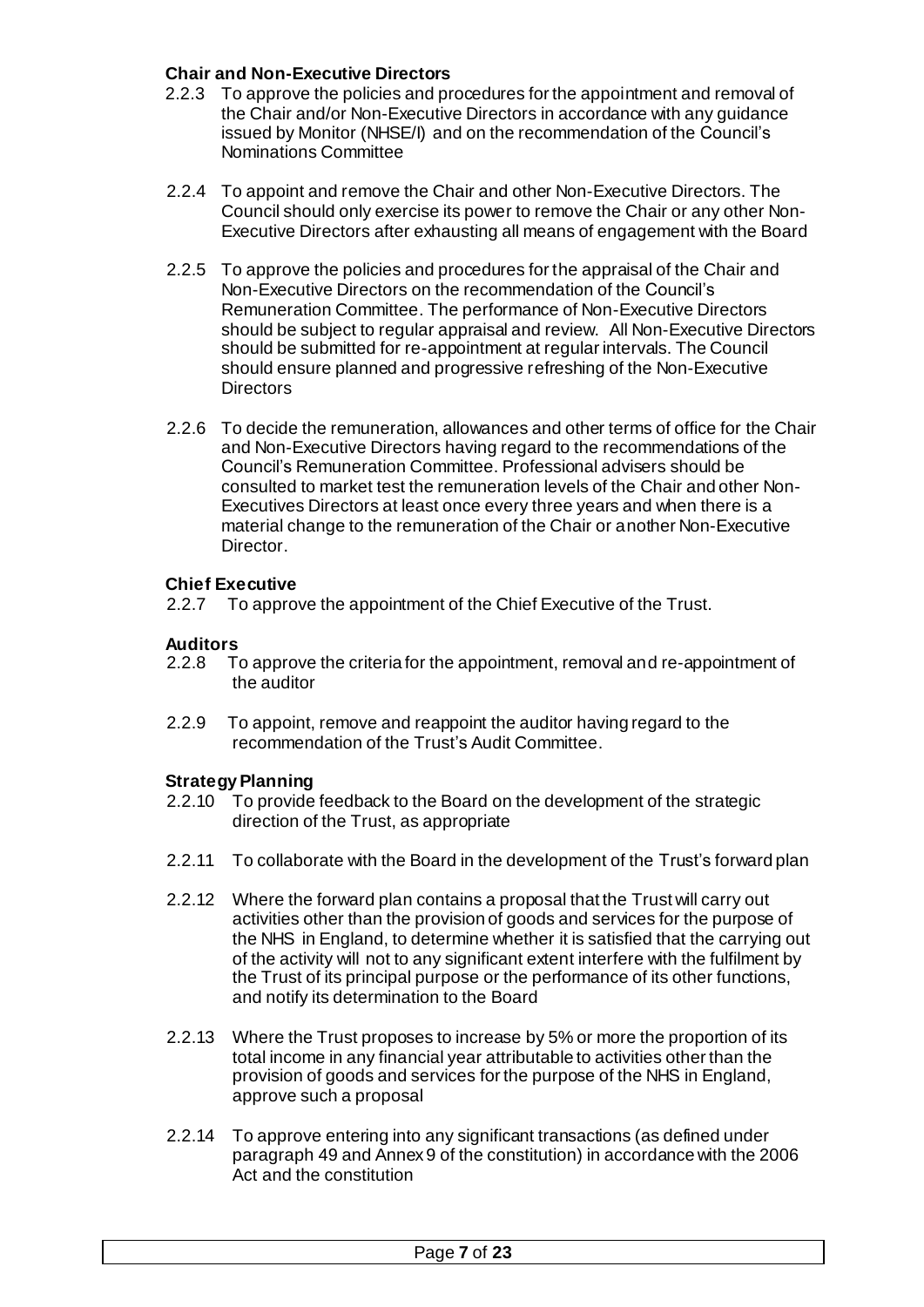- 2.2.15 When appropriate, to make recommendations for the revision of the constitution and approve any amendments to the constitution in accordance with the 2006 Act and the constitution
- 2.2.16 To receive the Trust's annual accounts, any report of the auditor on them, and the annual report at a general meeting of the Council.

#### <span id="page-7-0"></span>**Representing Members and the Public**

- 2.2.17 To prepare and from time to time review the Trust's membership engagement strategy and policy
- 2.2.18 To notify Monitor (NHSE/I), via the Lead Governor, if the Council is concerned that the Trust is at risk of breaching the terms of its licence, and if these concerns cannot be resolved at local level
- 2.2.19 To report to the members annually on the performance of the Council
- 2.2.20 To promote membership of the Trust and contribute to opportunities to recruit and engage members in accordance with the membership strategy
- 2.2.21 To seek the views of stakeholders and feedback to the Board
- 2.3 All business shall be conducted in the name of the Trust

## <span id="page-7-1"></span>**3. THE COUNCIL OF GOVERNORS**

#### <span id="page-7-2"></span>**3.1 Composition of the Council**

The composition of the Council shall be in accordance with paragraph 14 of the constitution

<span id="page-7-3"></span>**3.2 Appointment of the Chair** The Chair is appointed by the Council as set out in paragraph 28 of the constitution

#### <span id="page-7-4"></span>**3.3 Terms of Office of the Chair**

The provisions governing the period of tenure of office of the Chair are set out in Board of Directors SO 2.8

#### <span id="page-7-5"></span>**3.4 Role of the Chair**

- 3.4.1 The Chair is not a member of the Council. However, under the regulatory framework, he presides at meetings of the Council and has a second or casting vote
- 3.4.2 Where the Chair has died or has ceased to hold office, or where he is unable to perform his duties as Chair owing to illness or any other cause, and there will be an absence of a Chair for less than 3 months the Vice-Chair of the Board shall act as Chair until a new Chair is appointed or the existing Chair resumes his duties, as the case may be; and references to the Chair in these SOs shall, so long as there is no Chair able to perform his duties, be taken to include references to the Vice-Chair
- 3.4.3 Where an absence of the Chair has or will exceed a period of 3 months the Council at a general meeting shall appoint one of the Non-Executive Directors as the acting Chair. Before a resolution for such an appointment is passed, the Board shall be entitled to advise the Council of the Non-Executive Director (who may be the Vice-Chair) who is recommended by the Board of Directors for that appointment. This recommendation will not, however, be binding upon the Council of Governors; it will be presented to the Council of Governors at its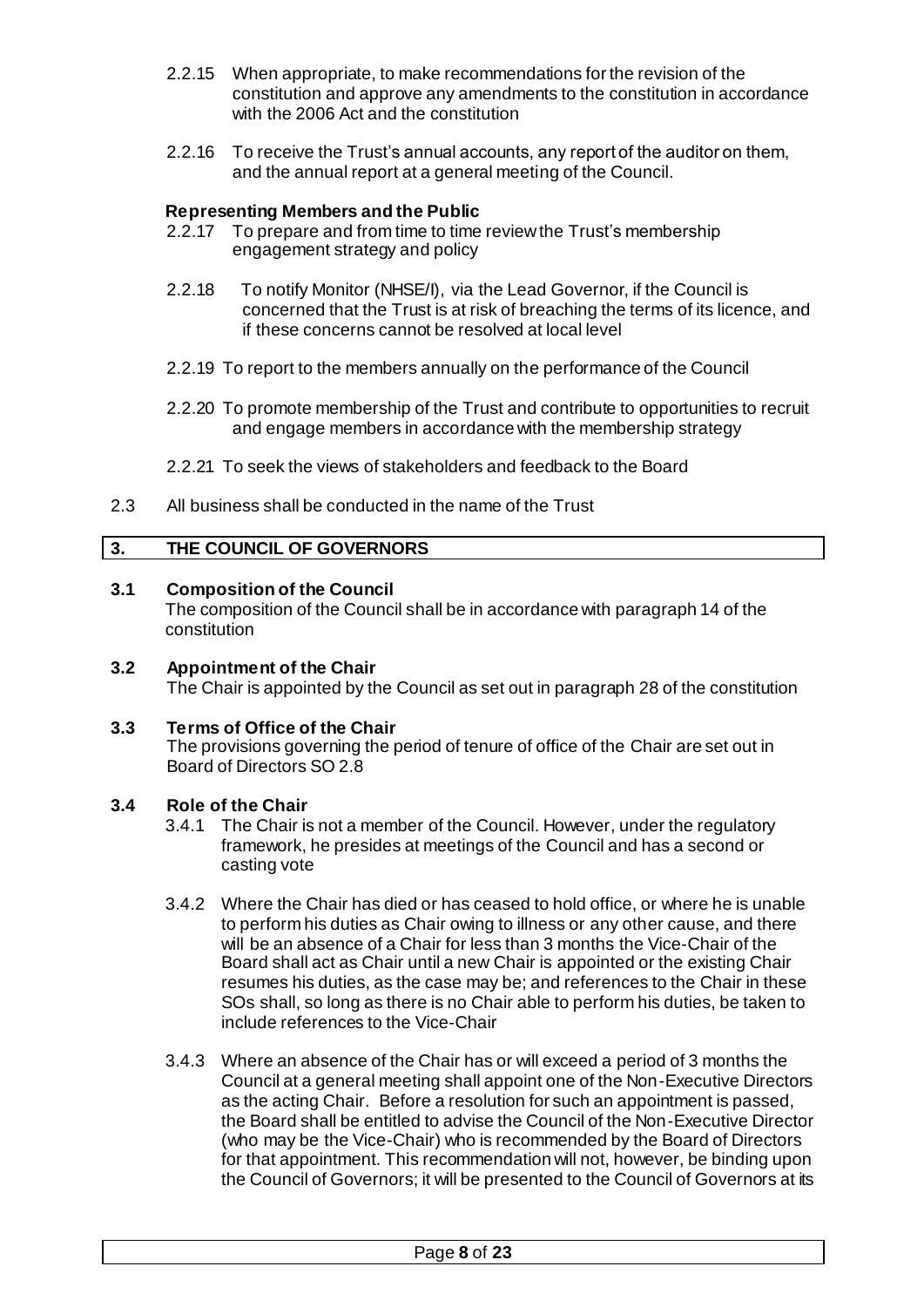meeting before it comes to its decision. The Vice Chair shall act as Chair until an appointment of an acting Chair is made by the Council.

#### <span id="page-8-0"></span>**3.5 Role of the Lead Governor**

- 3.5.1 The Lead Governor shall be appointed by the Council
- 3.5.2 The Lead Governor will facilitate communication between Monitor (NHSE/I) and the Council where Governors have concerns about the leadership provided to the Trust by the Board or in circumstances where it would be inappropriate for the Chair to contact Monitor (NHSE/I), or vice versa (for example, regarding concerns about the appointment or removal of the Chair)
- 3.5.3 Having a Lead Governor does not prevent any other Governor from making contact with Monitor (NHSE/I) directly if they feel this is necessary. However, any Governor should consider contacting the Lead Governor prior to contact with Monitor (NHSE/I). For the avoidance of doubt, a person holding the role of Lead Governor shall not assume greater power or responsibility than other Governors. Where the Trust chooses to broaden the Lead Governor's role, the Chair and the Council should agree what powers should be included.

## <span id="page-8-1"></span>**3.6 Termination of Office and Removal of Governors**

Paragraphs 16, 17 and Annex 6 paragraph 5 of the constitution sets out the period of tenure of office of Governors and provisions relating to the termination or suspension of office of Governors.

## <span id="page-8-2"></span>**3.7 Vacancies Amongst Governors**

- 3.7.1 Where a vacancy arises amongst the appointed Governors, the Trust Secretary shall request that the appointing organisation appoints a replacement
- 3.7.2 Where a vacancy arises amongst the elected Governors within the first 24 months of their term of office, the Trust Secretary shall offer the next highest polling candidate in the election for that post the opportunity to assume the vacant office for the unexpired balance of the retiring member's term of office. If that candidate does not wish to fill the vacancy, it will then be offered to the next highest polling candidate and so on until the vacancy is filled
- 3.7.3 Where the vacancy cannot be filled, consideration will be given for holding a by-election, based on cost of the election and the proximity of any by-election to other elections to the Council of Governors.

#### <span id="page-8-3"></span>**3.8 Appointment and Powers of Vice-Chair**

- 3.8.1 The Council at a general meeting shall appoint one of the Non-Executive Directors as a Vice-Chair in accordance with paragraph 30.1 of the constitution and, in similar manner, shall remove any person so appointed from that position and appoint another Non-Executive Director in his place
- 3.8.2 In line with paragraph 30.2 of the constitution, before a resolution for any such appointment is passed, the Board may decide which of the Non-Executive Directors it recommends for that appointment; the Chair shall advise the Council of the recommendation from the Board which will not be binding upon the Council but will be presented to the Council at its meeting before it comes to a decision
- 3.8.3 Subject to SO 3.4.2 and SO 3.4.4 in the absence of the Chair, the Vice-Chair shall be the acting Chair of the Trust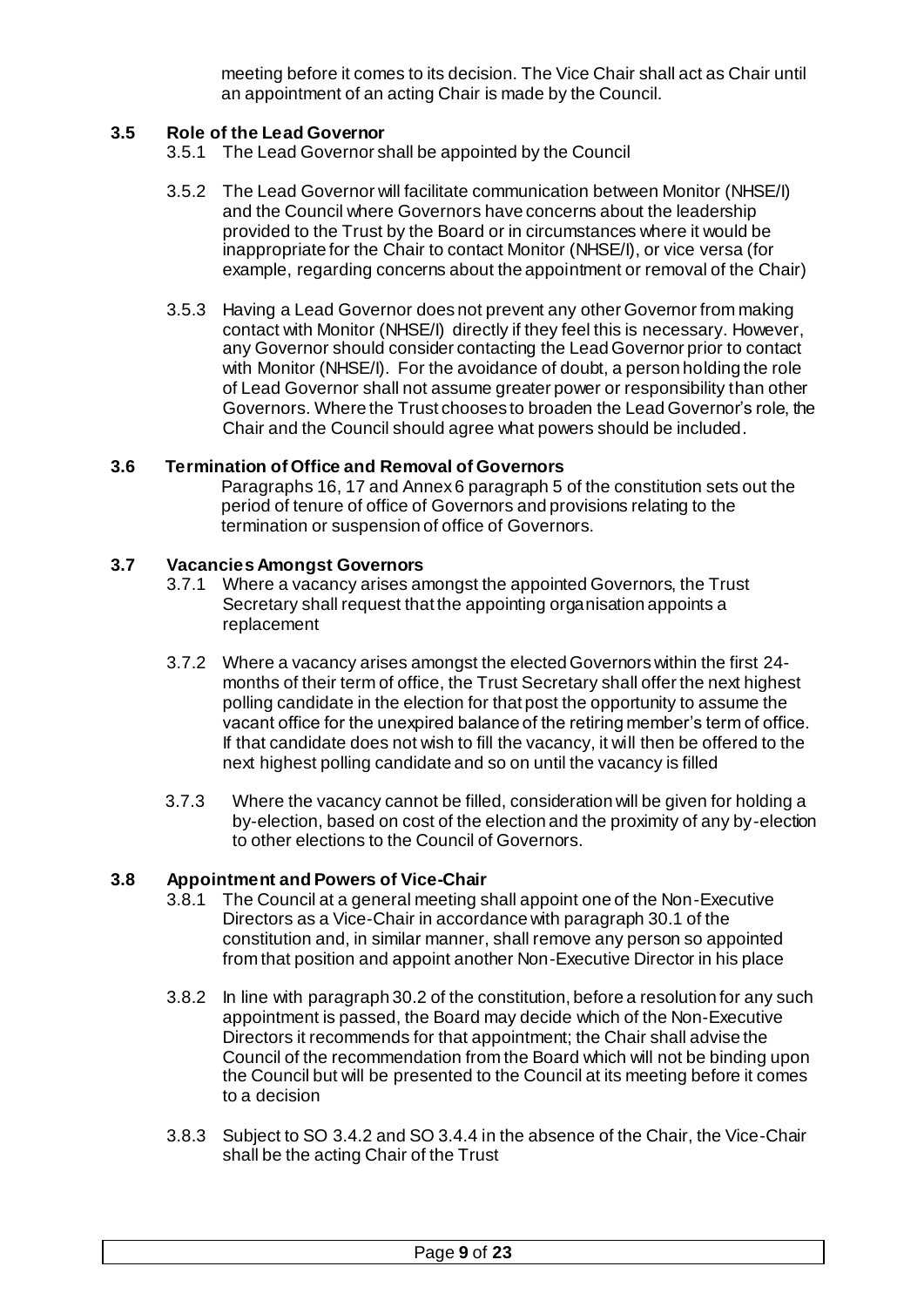3.8.4 Any Non-Executive Director so appointed may at any time resign from the office of Vice-Chair by giving notice in writing to the Chair. The Council may then appoint another Vice-Chair in accordance with paragraph 30.1 of the constitution and SO 3.8

#### <span id="page-9-0"></span>**4. MEETINGS OF THE COUNCIL**

4.1 Subject to SOs 4.2.1 and 4.2.2 below and any other provisions of these SOs, the Council may only exercise any powers and make decisions when in formal session. The Council may be advised by committees appointed by the Council but may not devolve any decision making powers to these committees, which, for the avoidance of doubt, shall operate as working groups of the Council.

#### <span id="page-9-1"></span>**4.2 Admission of the Public and the Press**

- 4.2.1 The meetings of the Council shall be open to members of the public and the press
- 4.2.2 Members of the public and the press may be excluded from a meeting for special reasons. Special reasons include for reasons of commercial confidentiality. The Council will resolve that:

*"In accordance with paragraph 34.1 of the constitution and paragraph 13(2) of Schedule 7 of the 2006 Act, the Council of Governors resolves that there are special reasons to exclude members of the public from Part 2 of this meeting having regard to commercial sensitivity and/or confidentiality and/or personal information and/or legal professional privilege in relation to the business to be discussed."*

- 4.2.3 The Chair may exclude any person from a meeting of the Council if that person is interfering with or preventing the proper conduct of the meeting
- 4.2.4 Nothing in these SOs shall require the Council to allow members of the public to record proceedings in any manner whatsoever, other than writing, or to make any oral report of proceedings as they take place, without the prior agreement of the Council
- 4.2.5 Matters discussed at a meeting following the exclusion of the public and representatives of the media shall be confidential to the Council and shall not be disclosed by any person attending the meeting without the consent of the Chair of the meeting
- 4.2.6 All decisions taken in good faith at a meeting of the Council or of any committee shall be valid even if there is any vacancy in its membership or it is discovered subsequently that there was a defect in the calling of the meeting, or the appointment of the Governors attending the meeting.

## <span id="page-9-2"></span>**4.3 Calling Meetings**

- 4.3.1 Ordinary meetings of the Council shall be held at such times and places or via digital platforms as the Council may determine
- 4.3.2 There shall be not less than four meetings in any year except in exceptional circumstances
- 4.3.3 Meetings of the Council may be called by the Trust Secretary, or by the Chair. Not less than one-third of the Governors in office can requisition the Trust Secretary to call a meeting at any time by giving written notice to the Trust Secretary stating the business to be considered at the meeting.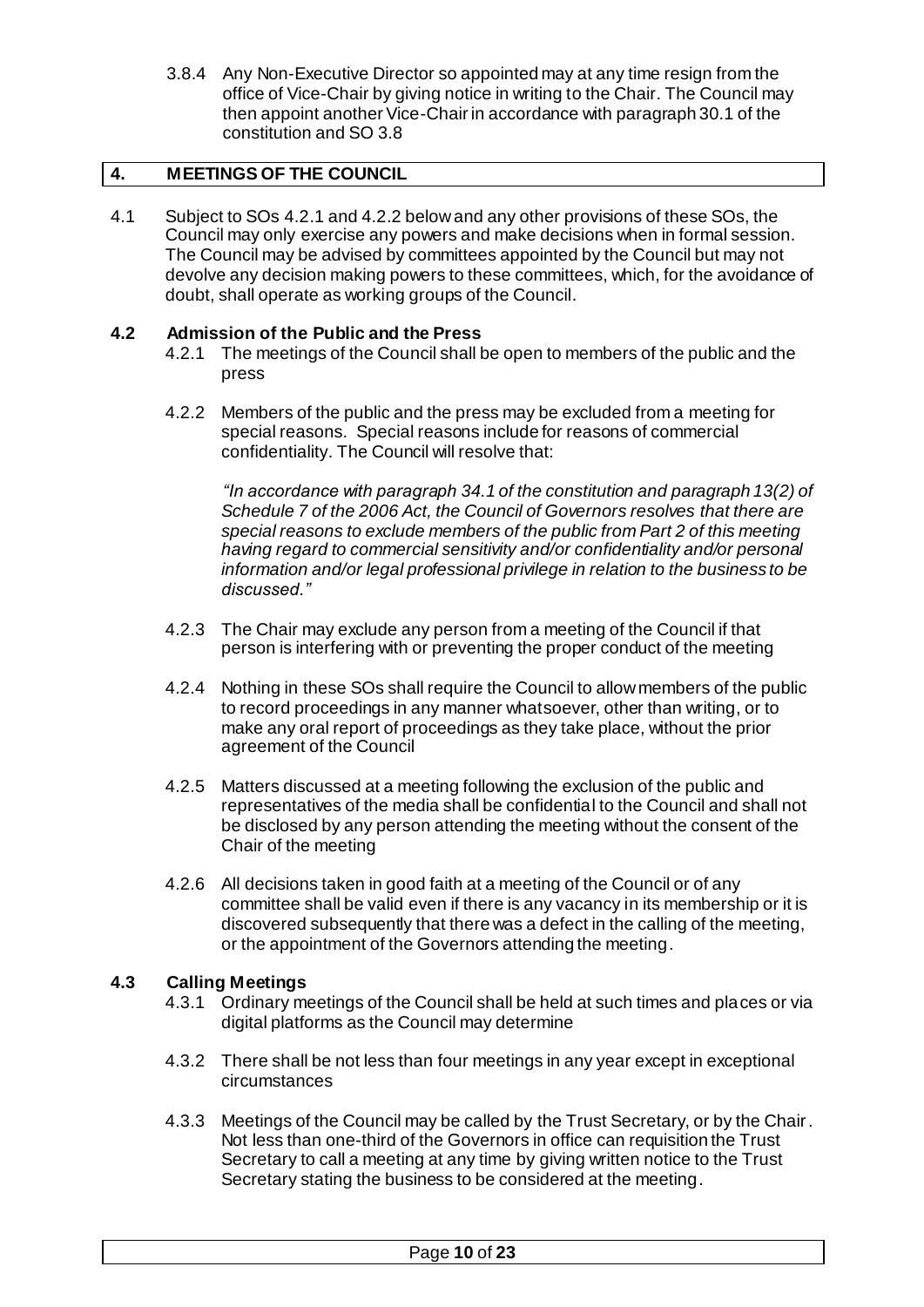## <span id="page-10-0"></span>**4.4 Notice of Ordinary Meetings**

- 4.4.1 The Trust Secretary shall give to all Governors at least 10 (ten) working days written notice of the date and place of every ordinary meeting of the Council
- 4.4.2 Agendas will be sent to Governors not later than three (3) working days before the meeting and supporting papers, whenever possible, shall accompany the agenda, save in the case of the need to conduct urgent business under a meeting called under paragraph 4.5.1
- 4.4.3 A notice or other document(s) to be served upon a Governor under these SOs shall be delivered by hand or sent by post to the Governor at the place of residence which he shall have last notified to the Trust, or where sent by email, to the address which he shall have last notified to the Trust as the address to which a notice or other document may be sent by electronic means
- 4.4.4 A notice or other document(s) where delivered by hand or sent by post shall be presumed to have been served on the next working day following the day it was sent and where it was sent by email at the time at which the email is sent
- 4.4.5 Failure to serve notice and supporting papers on any Governor shall not affect the validity of an ordinary meeting
- 4.4.6 Save in the case of urgent meetings, for each meeting of the Council a public notice of the time and place of the meeting, and the public part of the agenda, shall be displayed at the Trust's office and on the Trust's internet site for general access at least three working days before the meeting.

## <span id="page-10-1"></span>**4.5 Notice of Urgent/Extraordinary Meetings**

- 4.5.1 At the request of the Chair or not less than one-third of Governors, the Trust Secretary shall send written notice of a meeting to all Governors as soon as possible after receipt of such a request. The Trust Secretary shall give Governors as much notice of the meeting as is practicable in light of the urgency of the request
- 4.5.2 If the Trust Secretary does not call a meeting of the Council of Governors within ten (10) working days of receiving a requisition from Governors pursuant to SO 4.3.3, the Governors who made the requisition may convene the meeting themselves by giving written notice to all Governors; this notice must be signed by all of the Governors who signed the requisition. A meeting called under this SO may only consider the business set out in the requisition
- 4.5.3 In the case of a meeting called under SO 4.4.2, 4.4.3 or 4.5.1, the notice shall be signed by the Chair or by at least one-third of Governors in office
- 4.5.4 No business at a meeting called under SO 4.4.2, 4.4.3 or 4.5.1 shall be transacted at that meeting other than that specified in the notice. Agendas will be sent to Council members three (3) working days before the meeting and supporting papers, shall accompany the agenda, save in the case of urgent meetings
- 4.5.5 In the case of a meeting called under SOs 4.4.2, 4.4.3 and 4.5.1 failure to serve such a notice on more than three (3) Governors will invalidate the meeting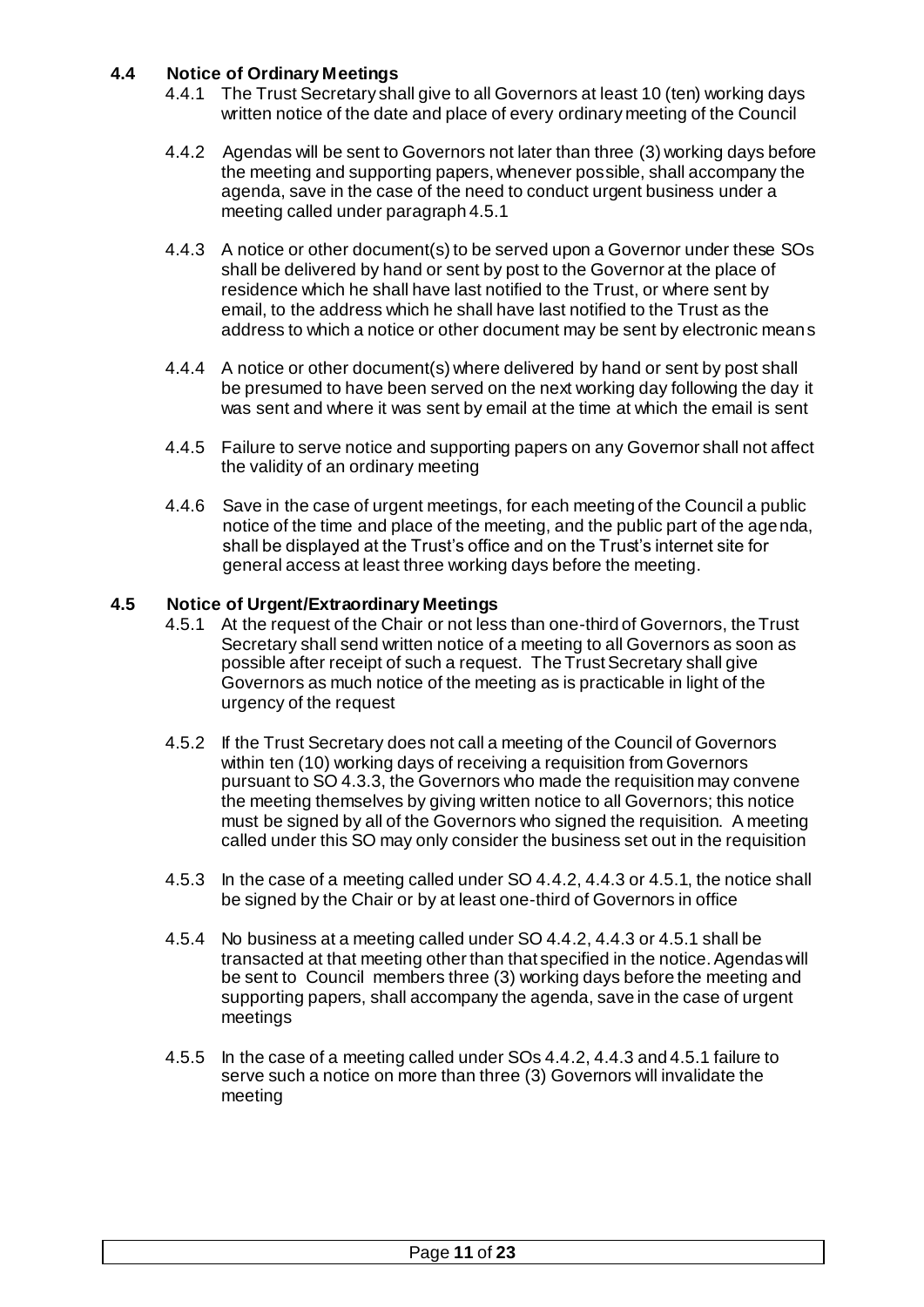# <span id="page-11-0"></span>**4.6 Setting the Agenda**

- 4.6.1 The Council may determine that certain matters shall appear on every agenda for an ordinary meeting and shall be addressed prior to any other business being conducted
- 4.6.2 A Governor desiring a matter to be included on an agenda shall make his request in writing to the Chair at least seven (7) working days before the meeting. The request should state whether the item of business is proposed to be transacted in the presence of the public and should include appropriate supporting information. Requests made less than 10 (ten) working days before a meeting may be included on the agenda at the discretion of the Chair

## <span id="page-11-1"></span>**4.7 Motions**

- 4.7.1 **Notices of motion:** A Governor desiring to move or amend a motion shall send a written notice thereof at least seven (7) working days before the meeting to the Chair who shall insert in the agenda for the meeting all notices so received subject to the notice being permissible under the appropriate regulations. This SO shall not prevent any motion being moved during the meeting, without notice on any business mentioned on the agenda
- 4.7.2 **Withdrawal of motion or amendment:** A motion or amendment once moved and seconded may be withdrawn by the proposer with the concurrence of the seconder and the consent of the Chair
- 4.7.3 **Motion to Rescind a Resolution:** Notice of motion to amend or rescind any resolution (or the general substance of any resolution) which has been passed within the preceding six calendar months shall bear the signature of the Governor who gives it and also the signature of four other Governors. Such notice shall be sent to the Chair at least 10 (ten) working days before the meeting, who shall insert it in the agenda for the meeting. When any such motion has been disposed of by the Council, no Governor may propose a motion to the same effect within six months. However, the Chair may do so if he considers it appropriate
- 4.7.4 The mover of a motion shall have a right of reply at the close of any discussion on the motion or any amendment thereto
- 4.7.5 When a motion is under discussion or immediately prior to discussion, it shall be open to a Governor to move one of the following motions:
	- (a) an amendment to the motion
	- (b) the adjournment of the discussion or the meeting
	- (c) that the meeting proceed to the next business\*
	- (d) the appointment of an ad hoc committee to deal with a specific item of business; or
	- (e) that the motion be now put\*

provided that in the case of sub-paragraphs denoted by \* above and to ensure objectivity, motions may only be put by a Governor who has not previously taken part in the debate

4.7.6 No amendment to the motion shall be admitted if, in the opinion of the Chair of the meeting, the amendment negates the substance of the motion.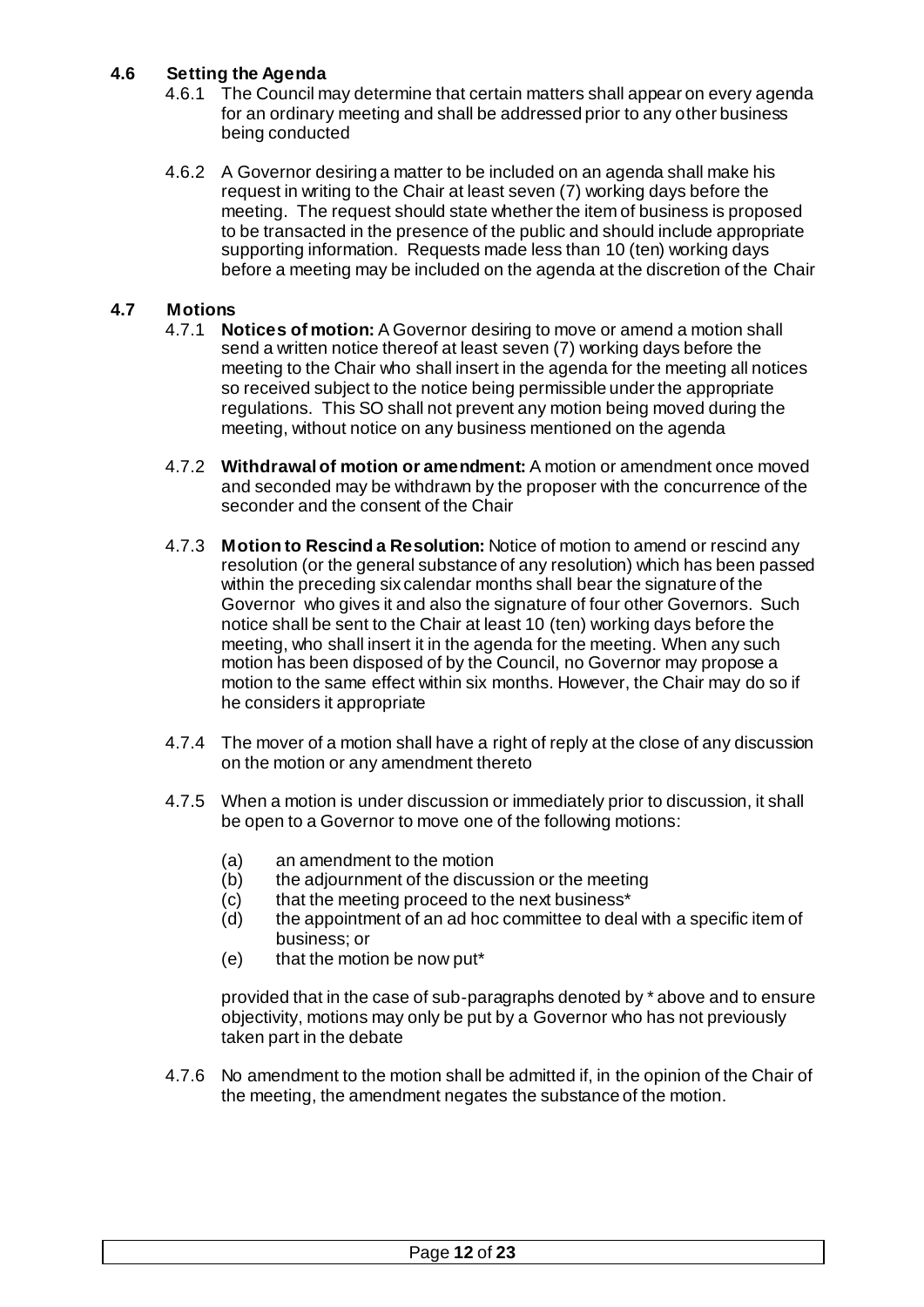# <span id="page-12-0"></span>**4.8 Petitions**

Where a petition has been received by the Trust not less than 10 (ten) working days before a meeting of the Council, the Chair of the Council shall include the petition as an item for the agenda of the next meeting of the Council.

## <span id="page-12-1"></span>**4.9 Chair of Meeting**

- 4.9.1 At any meeting of the Council the Chair, if present, shall preside. If the Chair is absent from the meeting, the Vice-Chair or another Non-Executive Director, if there is one present, shall preside
- 4.9.2 If the Chair, Vice-Chair and all Non-Executive Directors are absent, the Lead Governor, if present, shall preside. If the Lead Governor is not present, such Governor to be appointed from amongst the Council present shall preside

#### <span id="page-12-2"></span>**4.10 Chair's Ruling**

Statements of Governors made at meetings of the Council shall be relevant to the matter under discussion at the material time and the decision of the Chair of the meeting on questions of order, relevancy, regularity and any other matters shall be final.

## <span id="page-12-3"></span>**4.11 Record of Attendance**

- 4.11.1 The names of the Chair and Governors present at a meeting shall be recorded in the minutes. Board Directors who attend a meeting will be recorded in the minutes as 'in attendance'
- 4.11.2 Governors who are unable to attend a Council meeting should advise the Trust Secretary in advance of the meeting so that their apologies may be submitted
- 4.11.3 A meeting of the Council refers to officers being physically present or officers being present via the use of technology, as defined in SO 4.12.6.

## <span id="page-12-4"></span>**4.12 Quorum**

- 4.12.1 The quorum for every meeting of the Council shall be one-third of the total number of Governors in office on the date of the meeting, a majority of whom must be Public Governors
- 4.12.2 If at the time of the meeting no quorum is present:
	- (a) The Chair shall announce a 30 minute delay
	- (b) If after the delay a quorum is present, the meeting shall proceed
	- (c) If a quorum is not present after the delay, the meeting shall stand adjourned to the same day in the next week at the same time and place or to such a time and place as the Chair shall determine and a notice of the adjourned meeting shall be circulated to Council members. When the meeting reconvenes, if a quorum is not present within half an hour of the time fixed for the start of the adjourned meeting, the number of Governors present during the meeting is to be a quorum
- 4.12.3 Where during a meeting of Council a quorum is no longer present:
	- (a) The Chair shall announce a five (5) minute delay
	- (b) If after the delay there remains no quorum, the Council meeting shall be adjourned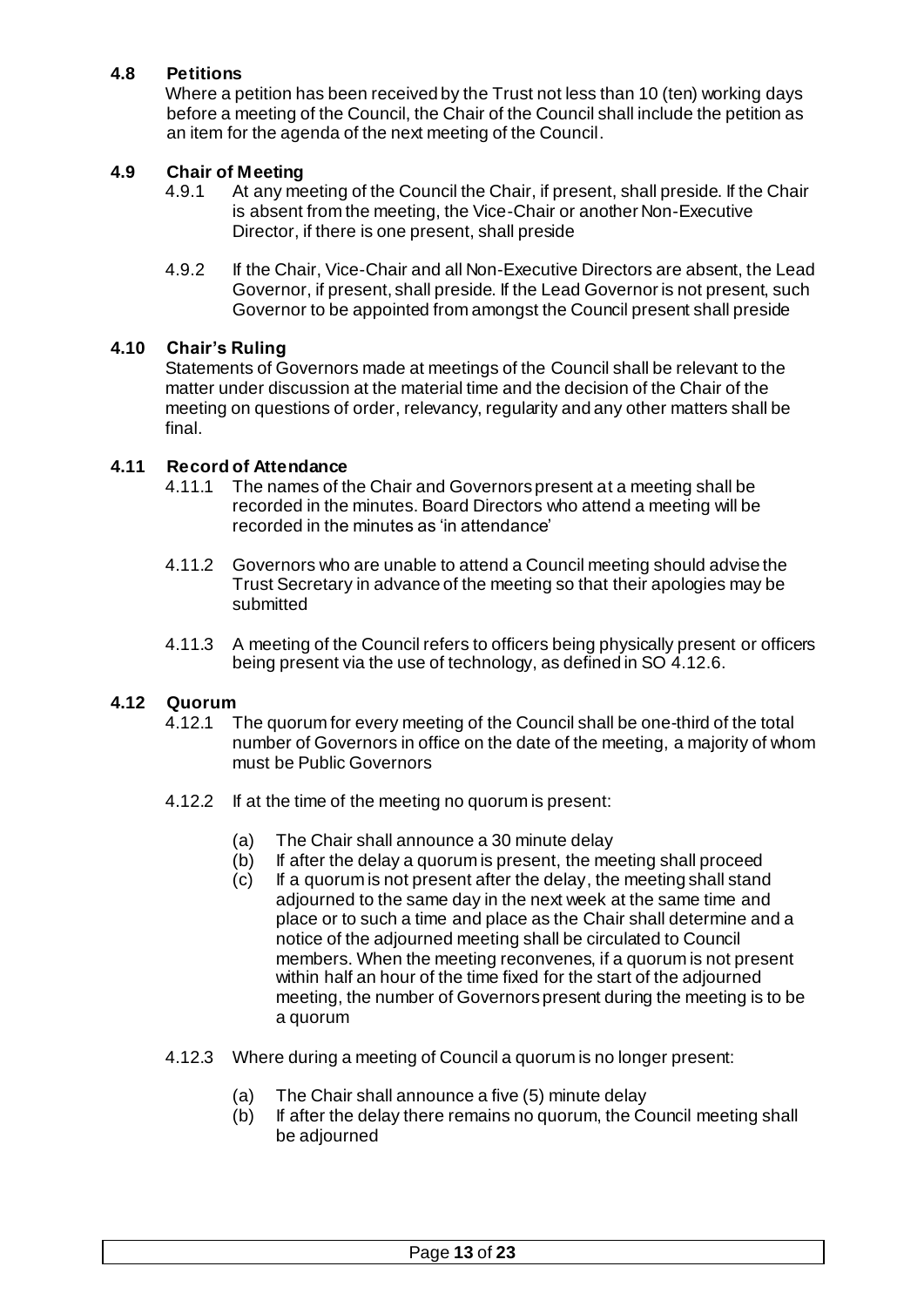- 4.12.4 Where the Council is adjourned under SO 4.12.3(b), the Trust Secretary shall list the uncompleted business from the meeting as the first items for consideration at the next following meeting of Council
- 4.12.5 If a Governor has been disqualified from participating in the discussion on any matter and/or from voting on any resolution by reason of the declaration of a conflict of interest, he shall no longer count towards the quorum. If a quorum is then not available for the discussion and/or passing of a resolution on any matter, that matter may not be discussed further or voted upon at that meeting. Such a position shall be recorded in the minutes of the meeting. The meeting must then proceed to the next business
- 4.12.6 Governors may participate (and vote) in its meetings by telephone, teleconference, video or computer link in accordance with SO 4.19 below. Participation in a meeting in this manner shall be deemed to constitute presence in person at the meeting.

#### <span id="page-13-0"></span>**4.13 Voting and Decisions**

- 4.13.1 At the end of a discussion on business not subject to a decision, the Chair may summarise the view of the Council for recording in the minutes
- 4.13.2 On any matter requiring a decision, Council shall determine its position by voting
- 4.13.3 Subject to statutory or constitutional requirements, a decision of the Council is reached by a majority of Governors present and voting. Votes in abstention shall not be counted in determining a majority. In the case of the number of votes for and against a motion being equal, the Chair of the meeting shall have a second or casting vote. No resolution can be passed if it is opposed by all of the Public Governors present and voting
- 4.13.4 In no circumstances may an absent Governor vote by proxy. Absence is defined as being absent at the time of the vote
- 4.13.5 All questions put to the vote shall, at the discretion of the Chair of the meeting, be determined by oral expression or by a show of hands
- 4.13.6 On the request of the one-third of the Governors present, a recorded vote shall be taken:
	- (a) The Trust Secretary will call the names of all Governors
	- (b) Each Governor shall declare their vote as 'In Favour', 'Against' or 'Abstain'
	- (c) The vote of each Governor shall be recorded in the minutes accordingly
- 4.13.7 On the request of the majority of Governors present at the meeting, a vote may be taken by secret ballot:
	- (a) Each Governor shall be issued with a ballot paper allowing a vote of 'In Favour', 'Against' or 'Abstain'
	- (b) Each Governor shall have the opportunity to vote in secret
	- (c) The Trust Secretary shall count the ballots, and record the number of votes cast for each option on the minutes
	- (d) Governors may not record their vote in the minutes if a secret ballot is taken.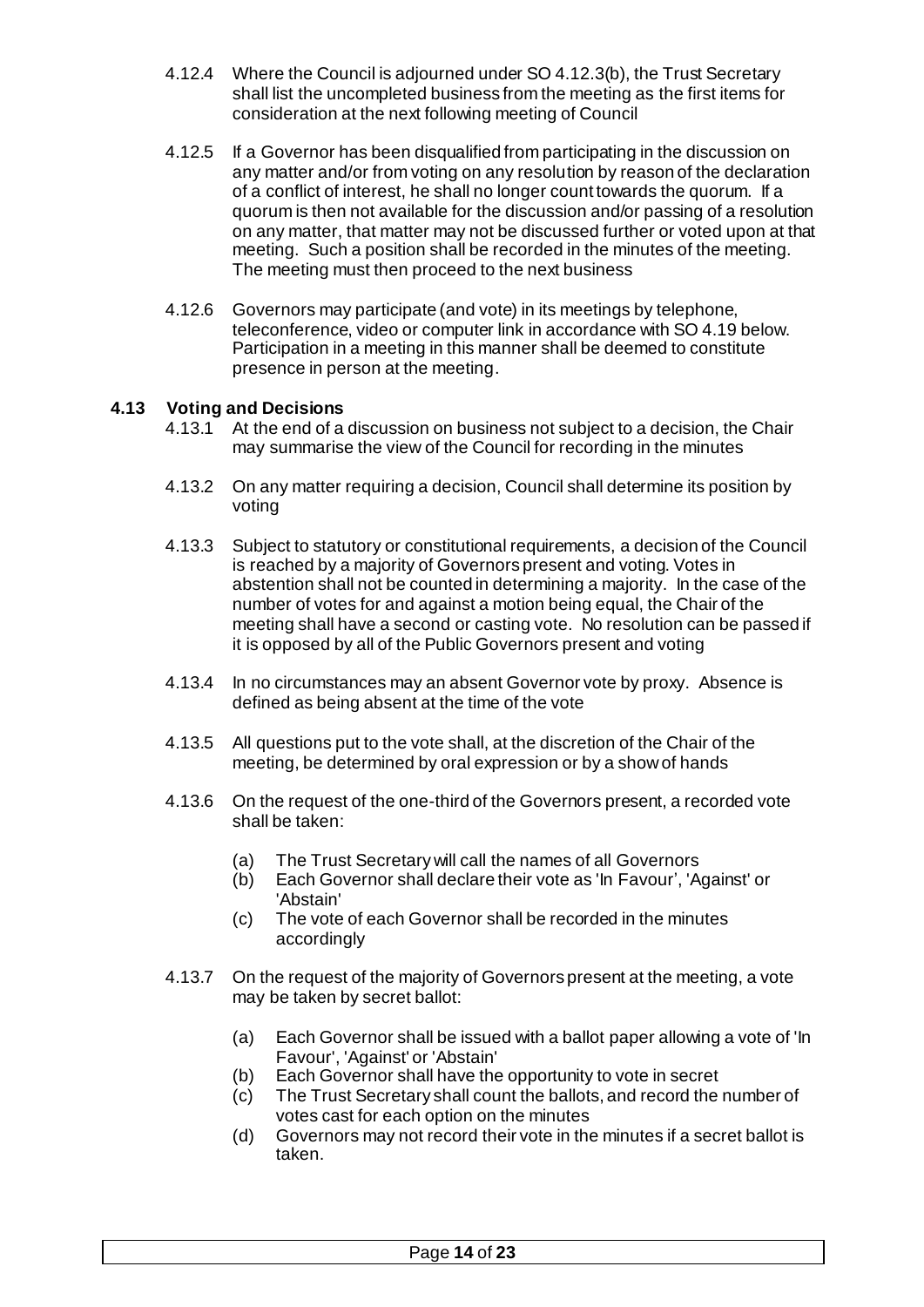# <span id="page-14-0"></span>**4.14 Voting by Paper Ballot**

- 4.14.1 If the Chair of the Trust calls an extraordinary meeting of the Council under SOs 4.4.2, 4.4.3 and 4.5.1 he may, subject to SO 4.16.2 below, determine that any Governor may cast his vote on the matter(s) to be dealt with at the meeting by paper ballot in accordance with the process set out at SOs 4.16.3 - 4.16.5 (inclusive) below
- 4.14.2 The Chair may only determine that Governors may cast their vote by paper ballot on any matter where this is compatible with the 2006 Act
- 4.14.3 Where the Chair makes a determination pursuant to SO 4.14.1 in respect of any extraordinary meeting of the Council, the Trust Secretary shall circulate a ballot paper to all of the Governors together with the papers for the meeting
- 4.14.4 Any Governor may cast his vote at the meeting or by:
	- (a) marking the ballot paper, in accordance with the instructions on the ballot paper, to show how he wishes to vote
	- (b) subject to SO 4.14.6, signing the ballot paper
	- (c) returning the ballot paper to the Trust Secretary so that it arrives before the date and time stipulated on the ballot paper
- 4.14.5 Governors must return the ballot paper by hand, by email or by post. Any ballot paper received on or after the date and time stipulated shall be rejected
- 4.14.6 If a Governor returns a ballot paper to the Trust Secretary by email, the ballot paper does not have to be signed by the relevant Governor provided that it is returned from an email address that the Governor has previously notified to the Trust Secretary.
- 4.14.7 Any votes duly cast by paper ballot shall be added to the votes cast by Governors voting in person at the meeting. Unless otherwise provided by the Trust's constitution or by law, every matter shall be determined by a majority of votes cast and, in the case of the number of votes for and against a motion being equal, the Chair of the meeting shall have a second or casting vote. No resolution can be passed if it is opposed by all of the Public Governors voting, whether at the meeting or by paper ballot
- 4.14.8 The Trust Secretary shall ensure that the Trust keeps a record, in writing, of all ballot papers for at least twelve (12) months from the date of the meeting in respect of which the votes were cast. The votes (whether in person or by ballot) shall recorded in the minutes in accordance with SO 4.13.

## <span id="page-14-1"></span>**4.15 Prevention of Disorder at a Meeting**

If there is disorder in the public gallery (including members of the public attending in a virtual capacity) at a meeting of the Council:

- 4.15.1 The Chair may direct those causing the disorder to leave the meeting, and they shall thereupon leave and not return to the meeting
- 4.15.2 The Chair may suspend the meeting to a stated time (not longer than 30 minutes from the time of the suspension) to allow order to be restored
- 4.15.3 If those causing disorder refuse to comply with the Chair's direction, the Chair may move *that the public gallery be cleared to allow the Council to proceed in proper order*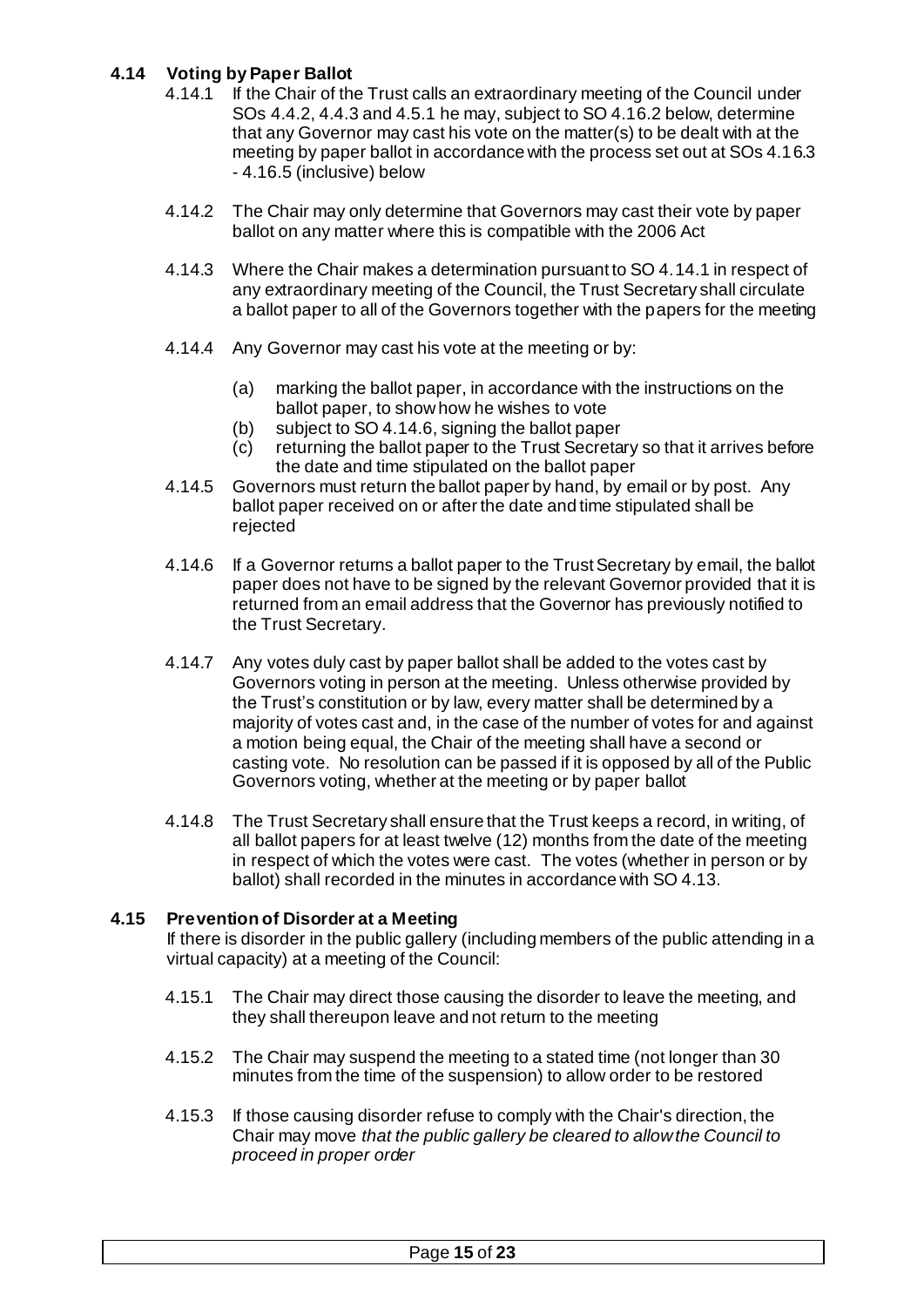- 4.15.4 A motion under SO 4.15.3 shall be voted on immediately and without debate
- 4.15.5 If Council agrees to a motion under SO 4.15.3, the Chair shall suspend proceedings until the public gallery is cleared; the gallery shall remain cleared for the remainder of the meeting, unless the Council shall otherwise decide.

## <span id="page-15-0"></span>**4.16 Written Resolution Process**

- 4.16.1 Subject to SO 4.16.2, the Council may use the process for adopting a written resolution set out in this SO 4.16 to enable it to transact business between meetings of the Council. The process for adopting a written resolution shall not be used to replace meetings of the Council
- 4.16.2 The Council may only use a written resolution for transacting business where this is compatible with the 2006 Act.

#### **Proposing written resolutions**

- 4.16.3 At the Chair's request, the Trust Secretary shall propose a written resolution to the Governors
- 4.16.4 A written resolution is proposed by giving notice of the proposed resolution to the Governors. Such notice shall stipulate:
	- (a) the proposed resolution; and
	- (b) the long-stop date by which the written resolution is to be adopted, which shall be not less than ten (10) days from the date the written resolution is dispatched by the Trust Secretary
	- (c) Notice of a proposed written resolution must be given in writing to each Governor. Notice by email or post is permitted.

#### **Adopting written resolutions**

- 4.16.5 Unless otherwise provided by the Trust's constitution or by law and subject to SO 4.16.7 below, a proposed written resolution shall be adopted when it has been signed and returned to the Trust Secretary by hand, by email or by post by a majority of the Governors
- 4.16.6 If a Governor returns a written resolution to the Trust Secretary by email, the written resolution does not have to be signed by the relevant Governor provided that it is returned from an email address that the Governor has previously notified to the Trust Secretary.
- 4.16.7 For the avoidance of doubt, the proposed written resolution shall lapse if it has not been returned by the requisite number of Governors pursuant to SO 4.16.6 above, by the longstop date
- 4.16.8 Once a written resolution has been adopted, it shall be treated as if it had been a decision taken at a Council of Governors' meeting in accordance with these SOs
- 4.16.9 The Trust Secretary shall ensure that the Trust keeps a record, in writing, of all written resolutions for at least six (6) years from the date of their adoption.

#### <span id="page-15-1"></span>**4.17 Meetings: Electronic Communication**

4.17.1 In this SO, 'communication' and 'electronic communication' shall have the meanings as set out in the Electronic Communications Act 2000 or any statutory modification or re-enactment thereof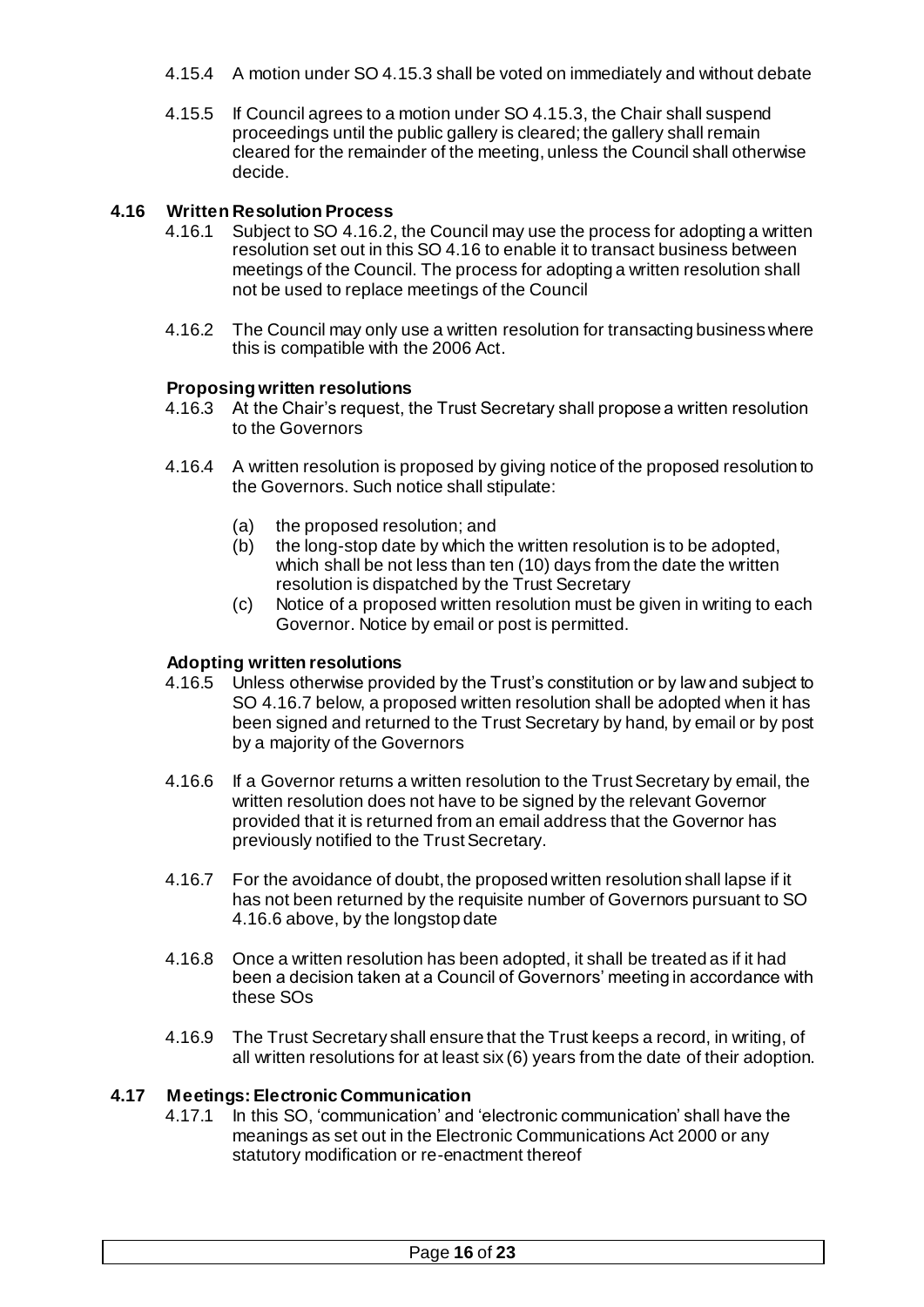- 4.17.2 A Governor in electronic communication with the Chair and all other parties to a meeting of the Council or of a committee of the Council shall be regarded for all purposes as being present and personally attending such a meeting provided that, and only for so long as, at such a meeting he has the ability to communicate interactively and simultaneously with all other parties attending the meeting including all persons attending by way of electronic communication
- 4.17.3 A meeting at which one or more of the Governors attends by way of electronic communication shall be deemed to be held at such place at which the Chair is physically present. If the meeting takes places by way of electronic communication entirely, the meeting shall deemed to have been held via the electronic communication platform and will be recorded in the minutes as such.
- 4.17.4 Meetings held in accordance with this SO are subject to SO 4.12. For such a meeting to be valid, a quorum must be present and maintained throughout the meeting
- 4.17.5 The minutes of a meeting held in this way must state that it was held (whether wholly or partly) by electronic communication and that the Governors were all able to hear each other and were present throughout the meeting.

# <span id="page-16-0"></span>**4.18 Minutes**

- The minutes of the proceedings of a meeting shall be drawn up and submitted for agreement at the next meeting where they will be signed by the person presiding at it, including electronically.
- 4.18.2 No discussion shall take place upon the minutes except upon their accuracy or where the Chair considers discussion appropriate. Any amendment to the minutes shall be agreed and recorded at the next meeting
- 4.18.3 Minutes shall be retained in the Trust Secretary's office
- 4.18.4 Minutes shall be circulated in accordance with Governors' wishes. Where providing a record of a public meeting the minutes shall be made available to the public.

## <span id="page-16-1"></span>**4.19 Additional Powers**

- 4.19.1 The Council may require one or more of the Directors to attend a Council meeting to obtain information about the Trust's performance of its functions or the directors' performance of their duties, and to help the Council to decide whether to propose a vote on the Trust's or Directors' performance
- 4.19.2 The Trust may choose to involve Governors in hospital/service visits or volunteering. However, Governors acknowledge that they do not have a right to inspect Trust property or services and they are not under a duty to meet patients and conduct quality reviews
- 4.19.3 Governors may refer a question concerning whether the Trust has failed, or is failing, to act in accordance with its constitution, or Chapter 5 of the 2006 Act to the Panel for Advising Governors appointed by Monitor (NHSE/I) under the 2006 Act.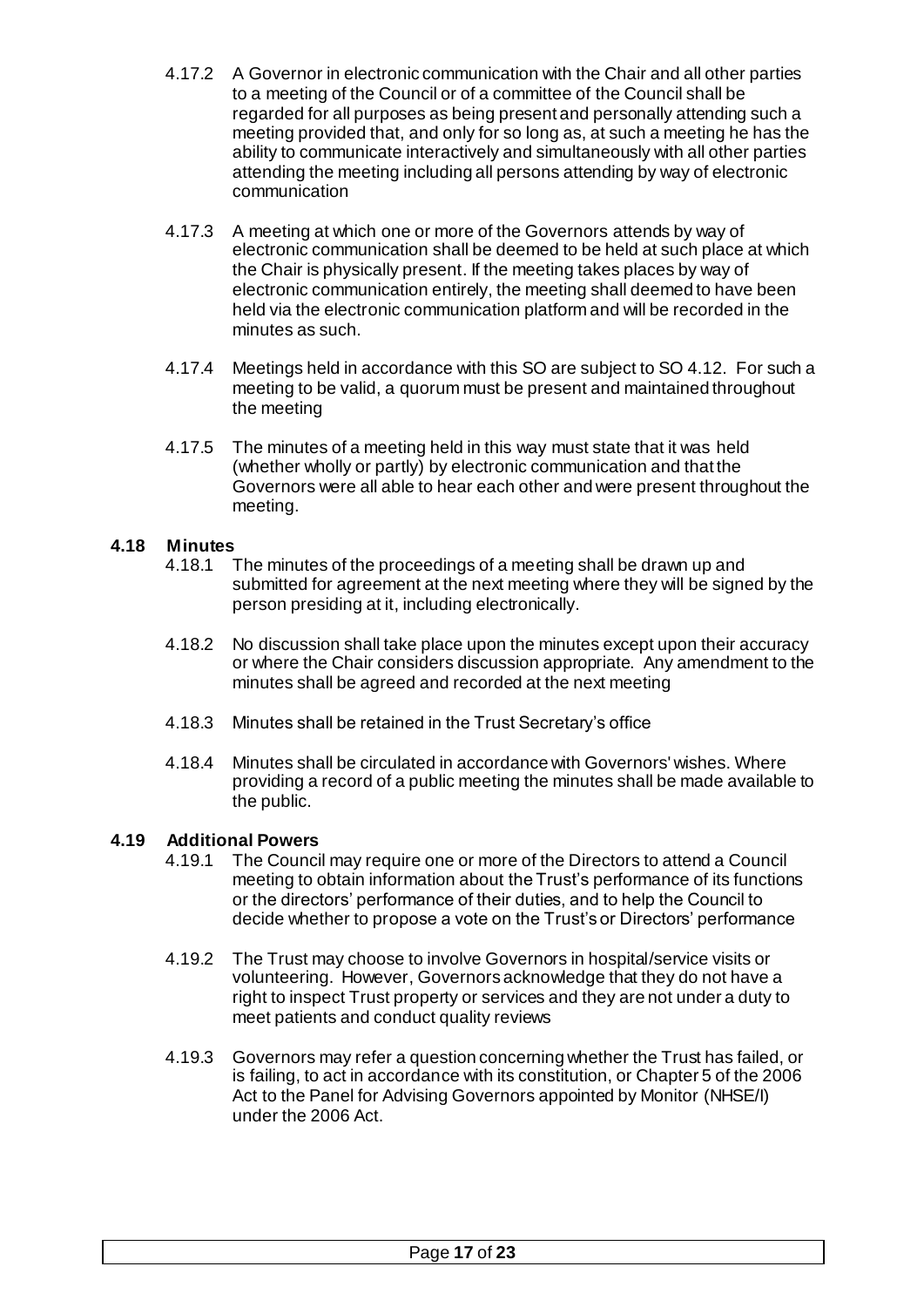## <span id="page-17-0"></span>**4.20 Variation and Amendment of Standing Orders**

4.20.1 Any variation of these SOs shall not constitute a variation of the constitution. These SOs shall be amended only if:

- (a) unless proposed by the Chair, a notice of motion under SO 4.7 has been given; and
- (b) not fewer than half of the Trust's Governors vote in favour of amendment; and
- (c) at least half of the Governors are present at the meeting at which the amendment is considered; and
- (d) the variation proposed does not contravene a statutory provision or requirement, condition or notice issued by Monitor (NHSE/I); and
- (e) the amendment is approved by the Council.

# <span id="page-17-1"></span>**5. ARRANGEMENTS FOR THE EXERCISE OF COUNCIL FUNCTIONS**

- 5.1 The Council may not delegate its functions to any committee of the Council. Subject to the constitution and any requirements of Monitor (NHSE/I), the Council may appoint committees to assist the Council in the proper performance of its functions under the constitution and the regulatory framework, consisting wholly of the Chair and members of the Council.
- 5.2 A committee appointed under this SO 5 may, subject to such requirements, conditions or notices as may be given by Monitor (NHSE/I) or such directions as may be issued by the Council, appoint sub-committees consisting wholly of members of the committee.
- 5.3 The SOs of the Council, as far as they are applicable, shall apply with appropriate alteration to meetings of any committees established by the Council. In which case the term "Chair" is to be read as a reference to the chair of the committee as the context permits, and the terms "member of the Council" or "Governor" is to be read as a reference to a member of the committee also as the context permits.
- 5.4 There is no requirement to hold meetings of committees established by the Council in public.
- 5.5 Each such committee shall have such terms of reference and be subject to such conditions (as to reporting back to the Council), as the Council shall decide and shall be in accordance with the regulatory framework and any requirement, condition, notice or guidance issued by Monitor (NHSE/I). Such terms of reference shall have effect as if incorporated into the SOs.
- 5.6 The Council shall approve the terms of reference and appointments to each of the committees which it has formally constituted.
- 5.7 The committees established by the Council shall be such committees as are required to assist the Council in discharging its responsibilities.
- 5.8 A Governor and/or a member of a committee of the Council and/ or any non-Governor shall not disclose a matter dealt with by, or brought before, the Council or a committee of the Council without the permission of the Council or such committee (as applicable) until such matter shall have been concluded or in the case of such committee, until the committee shall have reported to the Council.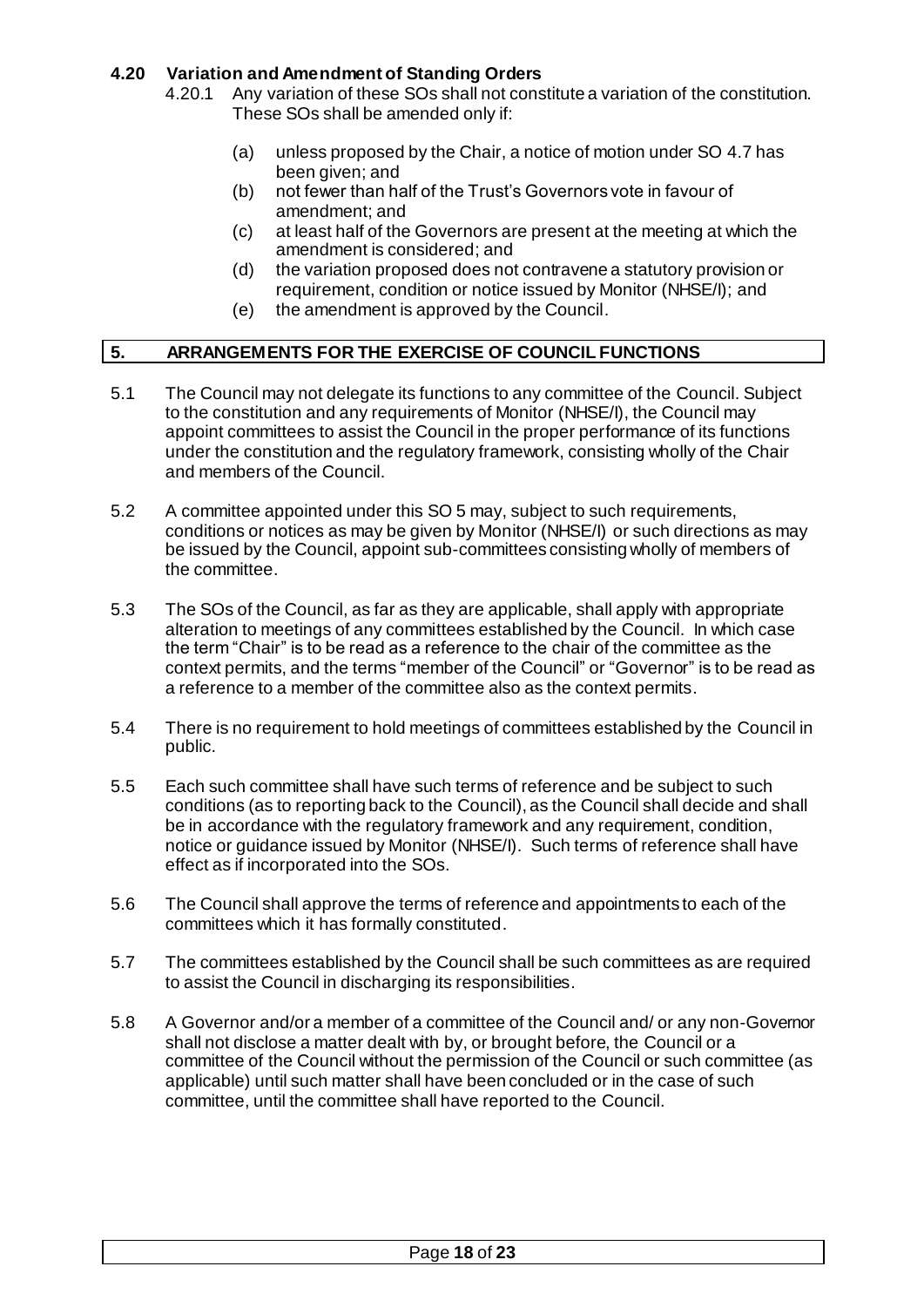- 5.9 A Governor or a non-Governor in attendance at a committee or of a meeting of the Council shall not disclose any matter dealt with by the committee or the Council, notwithstanding that the matter has been reported or concluded, if the Council or committee resolves that it is confidential.
- 5.10 The Trust Secretary or his deputy or assistant will attend all meetings of the committees in support of them.
- 5.11 Notwithstanding anything in these SOs, the Chair and Governors may meet informally or as a committee of the Council at any time and from time to time, and shall not be required to admit any member of the public or any representative of the media to any such meeting or to send a copy of the agenda for that meeting or any draft minutes of that meeting to any other person or organisation. For the avoidance of doubt, no business shall be conducted at such meetings.

## <span id="page-18-0"></span>**6. PREVENTION OF CONFLICTS OF INTEREST**

# <span id="page-18-1"></span>**6.1 Declaration of Interests**

- The Trust recognises that, as volunteers, Governors may have private interests that could conflict with those of the Trust. It is the responsibility of Governors to ensure that any potential conflicts of interest are registered and declared at meetings in accordance with this SO and paragraph 22 of the constitution.
- 6.1.2 The Trust policy for Conflicts of Interest, Gifts and Hospitality (CP80) defines a conflict of interest as "A set of circumstances by which a reasonable person would consider that an individual's ability to apply judgement or act, in the context of delivering, commissioning, or assuring taxpayer funded health and care services is, or could be, impaired or influenced by another interest they hold"
- 6.1.3 A conflict of interest may be
	- **Actual:** There is a material conflict between one or more interests.
	- **Potential:** There is the possibility of a material conflict between one or more interests in the future.
- 6.1.4 Governors may hold interests for which they cannot see potential conflict. However, caution is always advisable because others may see if different and perceived conflicts of interests can be damaging. All interests should be declared where there is a risk of perceived improper conduct.
- 6.1.5. Interests fall into the following categories:
	- **(a) Financial interests:** Where an individual may get direct financial benefit<sup>1</sup> from the consequences of a decision they are involved in making.
	- **(b) Non-financial professional interests:** Where an individual may obtain a non-financial professional benefit from the consequences of a decision they are involved in making, such as increasing their professional reputation or promoting their professional career.
	- **(c) Non-financial personal interests:** Where an individual may benefit personally in ways which are not directly linked to their professional career and do not give rise to a direct financial benefit, because of decisions they are involved in making in their professional career.

.

 $1$  This may be a financial gain, or avoidance of a loss.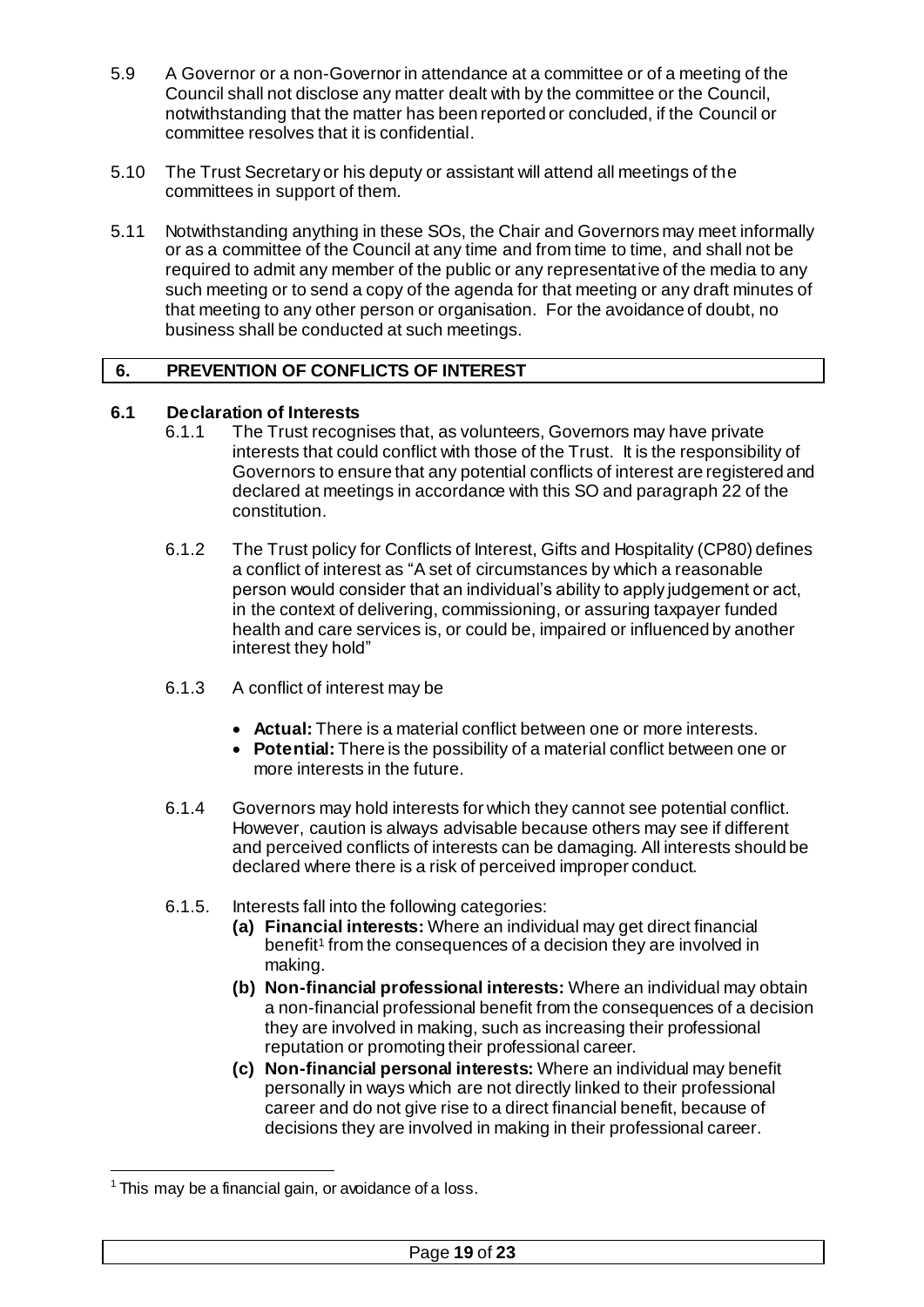- **(d) Indirect interests:** Where an individual has a close association<sup>2</sup> with another individual who has a financial interest, a non-financial professional interest or a non-financial personal interest and could stand to benefit from a decision they are involved in making.
- 6.1.6 Governors must declare interests which are relevant and material to the Council. All existing Governors should declare such interests. Any Governors appointed subsequently should do so on appointment
- 6.1.7 At the time Governor's interests are declared they should be recorded in the Council register of interests and in the minutes of the relevant meeting at which the declaration is made. Any changes in interests should be declared at the next meeting following the change occurring
- 6.1.8 Governors' directorships of companies likely or possibly seeking to do business with the NHS should be published in the annual report. The information should be kept up to date for inclusion in succeeding annual reports
- 6.1.9 During the course of a meeting of the Council, if a conflict of interest is established, the Governor concerned should withdraw from the meeting and play no part in the relevant discussion or decision
- 6.1.10 There are a number of common situations which can give rise to risk of conflicts of interest, as follows:
	- **•** Gifts
	- Hospitality
	- Outside employment
	- Shareholdings and other ownership issues
	- Patents
	- Loyalty interests
	- Donations
	- Sponsored events
	- Sponsored research
	- Sponsored posts
	- Clinical private practice
- 6.1.11 The interests of Governors' spouses or partners if living together, in contracts are to be declared. If Governors have any doubt about the relevance of an interest, this should be discussed with the Chairman. Financial Reporting Standard No 8 (issued by the Accounting Standards Board) specifies that influence rather than the immediacy of the relationship is more important in assessing the relevance of an interest. The interests of partners in professional partnerships including general practitioners should also be considered.

# <span id="page-19-0"></span>**6.2 Register of Interests**

1

6.2.1 The Trust Secretary will ensure that a register of interests is established to record formally declarations of interests of Governors. In particular the register will include details of all directorships and other actual and potential interests which have been declared by Governors, as defined in paragraphs 22 of the constitution and SO 6.1.3

 $2$  A common sense approach should be applied to the term 'close association'. Such an association might arise, depending on the circumstances, through relationships with close family members and relatives, close friends and associates, and business partners.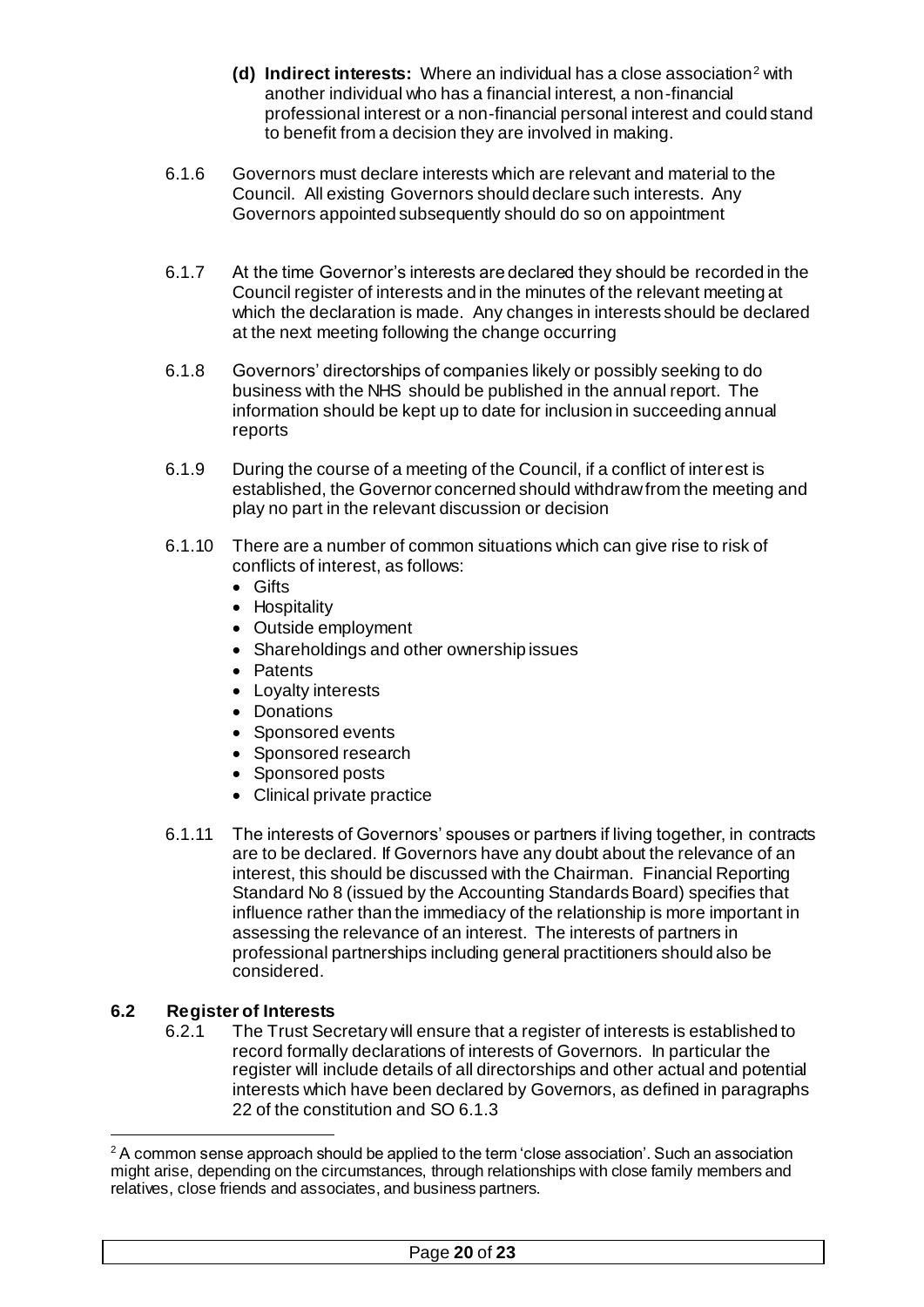- 6.2.2 The Trust Secretary shall keep these details up to date by means of an annual review of the register, for which Governors will be required to complete a further declaration via an Annual Declaration of Interest Form. It is the responsibility of each Governor to provide an update to the Trust Secretary of their register entry if their interests change. The form will also require Governors to provide consent to process and publish this information as per GDPR requirements.
- 6.2.3 The register will be available to the public and the Trust Secretary will take reasonable steps to bring the existence of the register to the attention of the local population and to publicise arrangements for viewing it
- 6.2.4 In establishing, maintaining, updating and publicising the register, the Trust shall comply with all guidance issued from time to time by the NHSE/I.

## <span id="page-20-0"></span>**6.3 Interests of Relatives, Spouses and Partners**

- 6.3.1 A Governor is required to declare, as if it was their own interest, interests owned or otherwise held by:
	- 6.3.1.1 Their spouse or civil partner<br>6.3.1.2 Any person with whom they h
	- Any person with whom they have a long-term relationship as a couple on a domestic basis
	- 6.3.1.3 Their children, step-children or other minors living in the same household as them
	- 6.3.1.4 Any parent, grandparent, uncle or aunt living in the same household as them
- 6.3.2 Where a declaration is made under SO 6.3, the Governor shall declare and the Trust Secretary shall note on the Register:
	- 6.3.2.1 The name of the individual having the interest
	- 6.3.2.2 Their relationship to the Governor making the declaration.

#### <span id="page-20-1"></span>**6.4 Interest of Governors in Contracts**

- 6.4.1 If it comes to the knowledge of a Governor that a contract in which he has any pecuniary interest not being a contract to which he is himself a party, has been, or is proposed to be, entered into by the Trust he shall, at once, give notice in writing to the Trust Secretary of the fact that he is interested therein. In the case of persons living together as partners, the interest of one partner shall, if known to the other, be deemed to be also the interest of that partner
- 6.4.2 A Governor should also declare to the Trust Secretary any other employment or business or other relationship of his, or of a cohabiting spouse, civil partner or person living together with them as partner, that conflicts or might reasonably be predicted could conflict with the interests of the Trust. Interests, employment or relationships declared, are to be entered in a register of Governor's interests.
- 6.4.3 Further details are included in the Conflict of Interest, Gifts and Hospitality policy & procedure.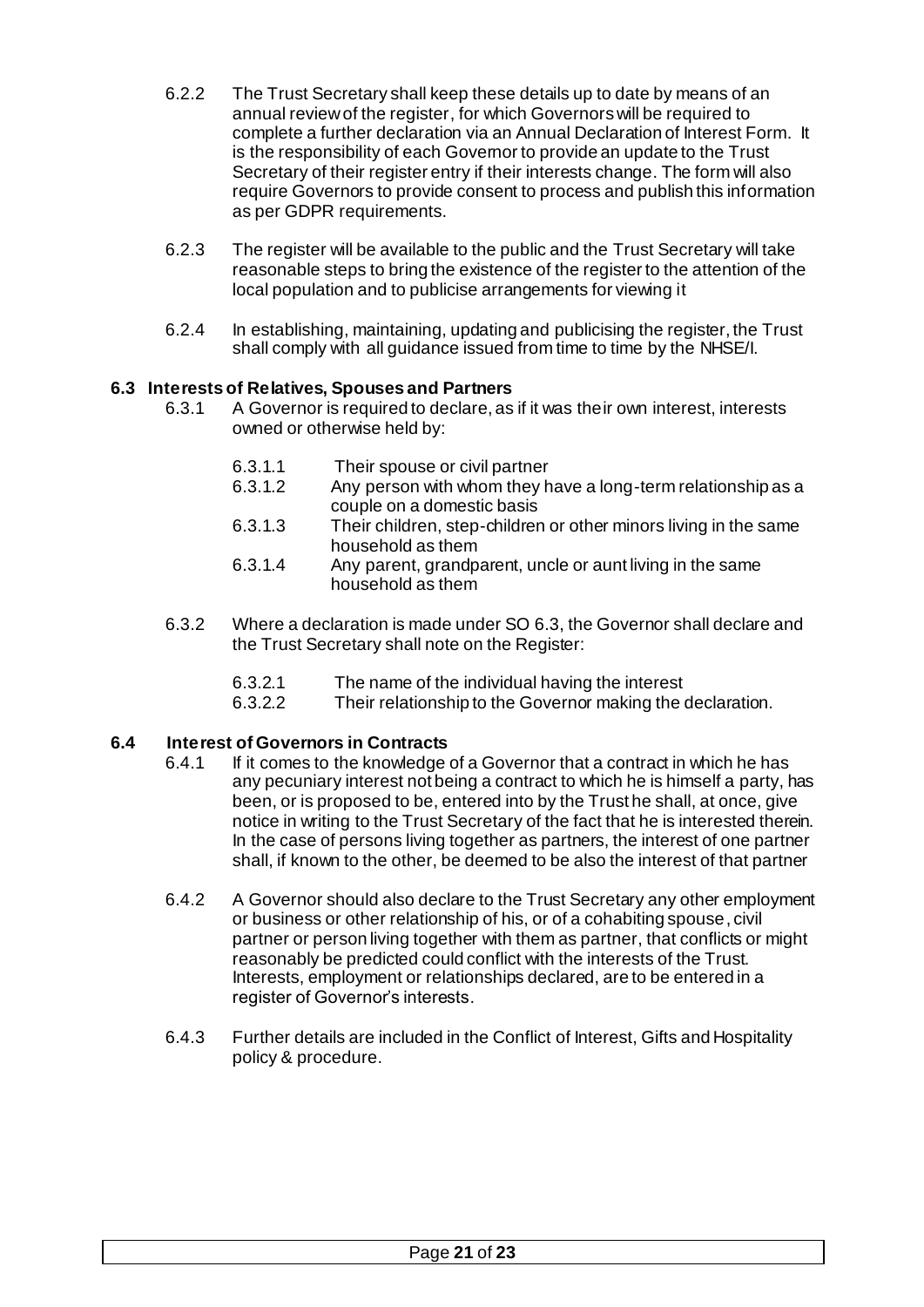# <span id="page-21-0"></span>**7. STANDARDS OF BUSINESS CONDUCT**

#### <span id="page-21-1"></span>**7.1 Standards of Conduct**

- 7.1.1 The Council shall agree, from time to time, codes of conduct for the proper execution of the office of Governor
- 7.1.2 Governors must comply with the Council's *Code of Conduct,* the requirements of the regulatory framework, the constitution and any guidance, requirement condition or notice issued by Monitor (NHSE/I).

#### <span id="page-21-2"></span>**7.2 Canvassing of, and Recommendations by, Members of the Council of Governors in Relation to Appointments**

- 7.2.1 Except in relation to the appointment of a person as a member of the Trust, a Governor shall not solicit for any person any appointment under the Trust or recommend any person for such appointment, but this SO shall not preclude a Governor from giving written testimonial of a candidate's ability, experience or character for submission to the Trust
- 7.2.2 This SO does not prevent a Governor from contributing to the appointment of a Non-Executive Director to the Trust or the Chief Executive in accordance with the statutory requirements
- 7.2.3 Informal discussions outside appointment panels or committees, whether solicited or unsolicited, should be declared to the panel or committee.

## <span id="page-21-3"></span>**8. MISCELLANEOUS**

#### <span id="page-21-4"></span>**8.1 Standing Orders to be given to all Governors**

It is the duty of the Trust Secretary to ensure that existing Governors and all new appointees are notified of and understand their responsibilities within these SOs.

#### <span id="page-21-5"></span>**8.2 Review of Standing Orders**

The SOs shall be reviewed annually by the Council. The requirement for review extends to all documents having the effect as if incorporated in the SO.

#### <span id="page-21-6"></span>**8.3 Potential Inconsistency**

In the event of any conflict or inconsistency between these SOs and any of the legislation and guidance listed in these SOs, the legislation shall prevail. In the event of any conflict or inconsistency between these SOs and the licence and/or the constitution, the licence and/or the constitution shall prevail.

#### <span id="page-21-7"></span>**9. DISPUTE RESOLUTION**

- 9.1 Where there is a dispute between the Council of Governors and the Board of Directors, Governors shall follow the procedure set out in the current *Council of Governors Policy for Engagement with the Board of Directors where there is disagreement and/or concerns regarding performance.*
- 9.2 Where a dispute arises out of or in connection with the constitution, including the interpretation of these SOs and the procedure to be followed at meetings of the Board, the Trust and the parties to that dispute shall use all reasonable endeavours to resolve the dispute as quickly as possible.
- 9.3 Where a dispute arises that involves the Chair, the dispute shall be referred to the Senior Independent Director who will use all reasonable efforts to mediate a settlement to the dispute.